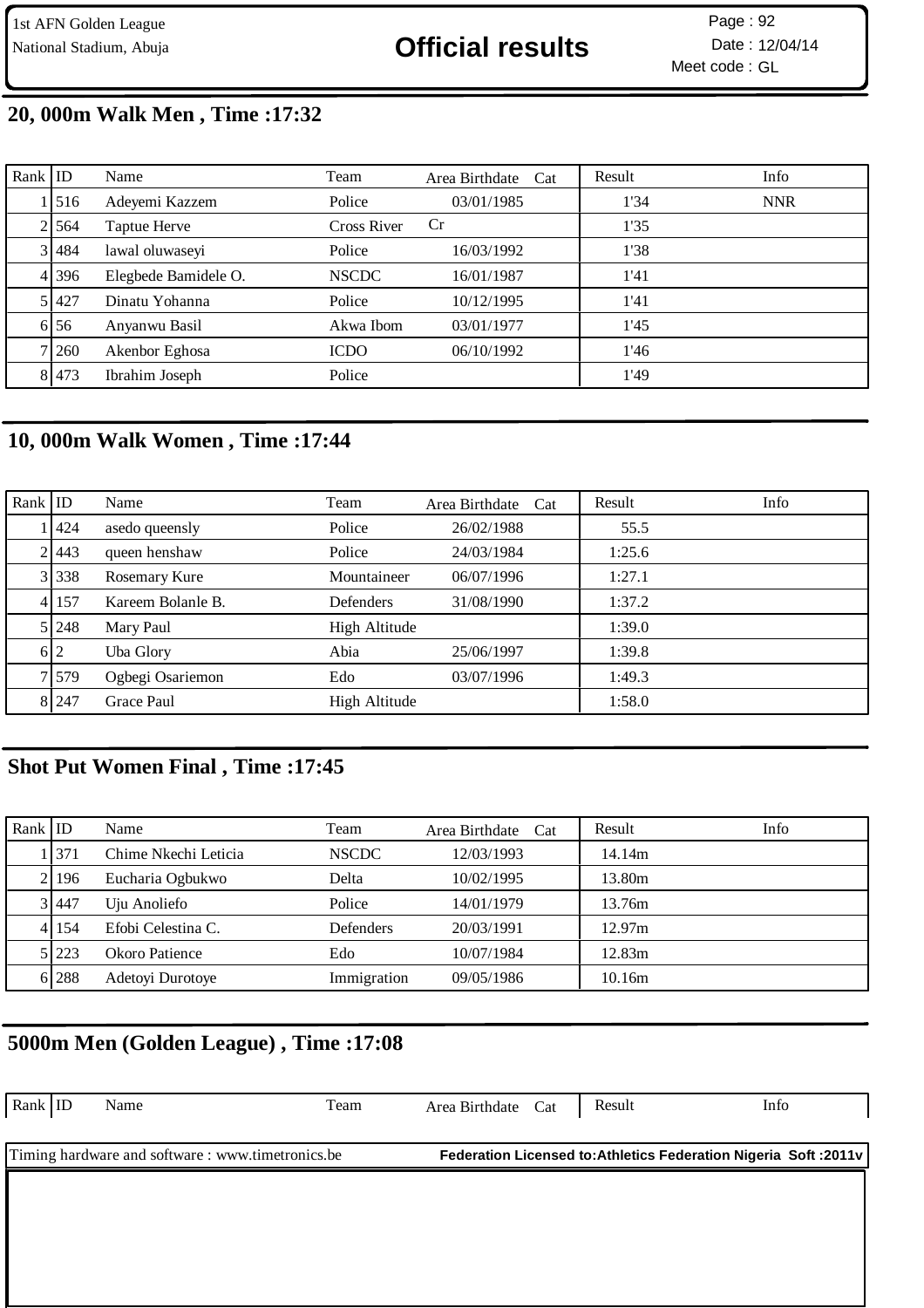| 1st AFN Golden League<br>National Stadium, Abuja |         |                   | <b>Official results</b> |                      |          | Page: 93<br>Date: 12/04/14<br>Meet code: GL |
|--------------------------------------------------|---------|-------------------|-------------------------|----------------------|----------|---------------------------------------------|
|                                                  | 481     | kefas williams    | Police                  | 12/11/1992           | 14:52.74 |                                             |
| 2                                                | 346     | Shehu A. Muazu    | Mountaineer             | 11/05/1988           | 14:53.81 |                                             |
| 3 <sub>l</sub>                                   | 280     | John Bulus Jah    | <b>ICDO</b>             | 28/04/1980           | 15:00.80 |                                             |
| 4                                                | 144     | Tokbe C. Gwet     | Customs                 | 04/02/1994           | 15:07.13 |                                             |
| 5 <sub>l</sub>                                   | 187     | Osheku Lawrence   | Defenders               | 04/08/1984           | 15:13.76 |                                             |
|                                                  | 6 570   | Simeon D. Raymond | Immigration             | $\rm{Im}$ 04/04/1993 | 15:14.97 |                                             |
|                                                  | 7 91    | Akpagher Kwagha   | Benue                   | 04/06/1997           | 15:18.82 |                                             |
|                                                  | 8 3 4 7 | Stephen Joshua    | Mountaineer             | 20/09/1998           | 15:22.13 |                                             |
|                                                  | 9 364   | Lambe Ahmadu      | Niger                   | 04/05/1992           | 15:22.57 |                                             |
|                                                  | 10 348  | Yakubu Gyang      | Mountaineer             | 16/05/1984           | 15:25.88 |                                             |
| 11                                               | 340     | Elisha Friday     | Mountaineer             | 22/08/1992           | 15:27.54 |                                             |
|                                                  | 12 142  | Rotben Zumkudang  | Customs                 | 19/12/1990           | 15:36.05 |                                             |

# **Javelin Throw Men (Golden League) , Time :1**

| Rank $ $ ID |       | Name                     | Team         | Area Birthdate Cat | Info<br>Result |
|-------------|-------|--------------------------|--------------|--------------------|----------------|
|             | 1520  | Kenechukwu Ezeofor       | Prisons      | 09/07/1984         | 65.12m         |
|             | 21563 | Adams Samuel Kure        | Cross River  | $Cr$ 20/12/1993    | 63.10m         |
|             | 3 57  | Ndifreke Edet            | Akwa Ibom    | 11/02/1996         | 58.96m         |
|             | 41404 | Igbinosun Kingsley       | <b>NSCDC</b> | 27/06/1989         | 58.83m         |
|             | 51504 | Osaze Julius             | Police       | 03/07/1980         | 51.42m         |
|             | 6 82  | Okechukwu Okonkwo        | <b>ASFAN</b> | 12/12/1998         | 49.10m         |
|             | 7 230 | Akinyemi Victor          | Ekiti        |                    | 48.79m         |
|             | 8 265 | Nwaji Chukwuebuka Friday | <b>ICDO</b>  | 03/08/1996         | 48.53m         |

# **3000m Women (Golden League) , Time :11:14**

| Rank $ $ ID |           | Name              | Team          | Area Birthdate<br>Cat | Result   | Info |
|-------------|-----------|-------------------|---------------|-----------------------|----------|------|
|             | 335       | Onan Sale         | Mountaineer   | 12/10/1997            | 8:49.59  |      |
|             | 2.337     | Rose Akuso        | Mountaineer   | 24/04/1992            | 8:49.69  |      |
|             | 3 572     | Nancy Mathew      | Immigration   | Im $30/09/1987$       | 8:54.66  |      |
|             | 4 1 1 3 4 | Elizabeth Nuhu    | Customs       | 13/06/1992            | 9:05.40  |      |
|             | 5 336     | Patricia Deshi    | Mountaineer   | 11/01/1991            | 9:05.94  |      |
|             | 6 8 4     | Iwanger Akaha     | <b>Benue</b>  | 14/06/1992            | 9:34.35  |      |
|             | 7 1 1 6 1 | Sange Mamnyer     | Defenders     | 09/12/1994            | 9:40.32  |      |
|             | 8 306     | Olamide Oluwaseun | Lagos         | 19/08/1997            | 9:43.61  |      |
|             | 9 249     | Semmwa Dechi      | High Altitude |                       | 9:49.61  |      |
|             | 10 86     | Mbawuhen Iorember | Benue         | 21/04/1994            | 10:13.05 |      |
|             | 11 87     | Msuur Tiza        | Benue         | 07/05/1996            | 10:15.59 |      |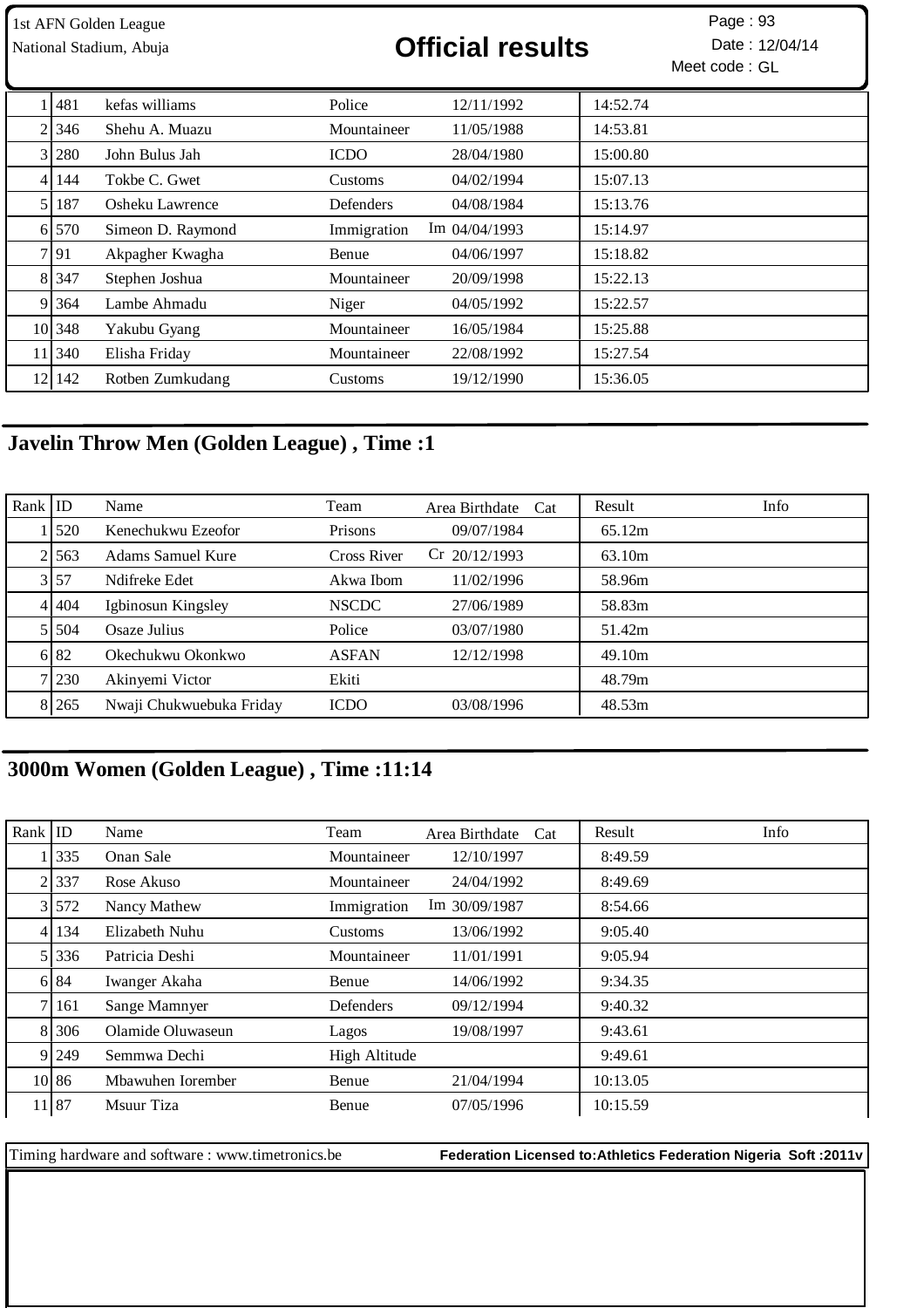| 1st AFN Golden League<br>National Stadium, Abuja |                    |       | <b>Official results</b> |          | Page: $94$<br>Date: 12/04/14<br>Meet code: GL |  |
|--------------------------------------------------|--------------------|-------|-------------------------|----------|-----------------------------------------------|--|
| 121360                                           | Rejoice Mbannaso E | Niger | 01/05/1995              | 11:56.48 |                                               |  |

# **400m Women (Qualifying) , Time :11:11**

### **Heat : 1**

| Rank $ $ ID |       | Name                    | Team           | Area Birthdate Cat | Result | Info |
|-------------|-------|-------------------------|----------------|--------------------|--------|------|
|             | 106   | Oladoye Funke O.        | <b>CDA</b>     | 05/12/1995         | 53.54  | Q    |
|             | 2 34  | Junaid Abimbola Afolake | Africa Youth C | 08/12/1997         | 54.86  | Q    |
|             | 3.577 | Linda Friday            | Police         | 13/05/1996         | 56.15  | Q    |
|             | 4 109 | Ali Eleojo              | <b>CDA</b>     | 16/06/1998         | 56.44  | q    |
|             | 5 257 | Ekevhie Loveth          | <b>ICDO</b>    | 13/03/1993         | 57.22  | q    |
|             | 6 441 | Oluchi Offorma          | Police         | 25/05/1996         | 57.64  |      |
|             | 71437 | Muinat Akande           | Police         | 07/06/1995         | 58.67  |      |
|             | 8 146 | Ugodu Chika P.          | Defenders      | 25/11/1996         | 59.77  |      |

#### **Heat : 2**

| Rank ID |       | Name                          | Team         | Area Birthdate Cat | Result     | Info |
|---------|-------|-------------------------------|--------------|--------------------|------------|------|
|         | 1554  | George Patience Okon          | Cross River  | 25/11/1991         | 53.34      |      |
|         | 2 246 | Idamadudu Praise Oghenefejiro | Delta        | 18/12/1998         | 55.88      |      |
|         | 31542 | Nwokike Adaeze                | Uniben       | 29/08/1999         | 59.06      |      |
|         | 41558 | Shade Olotu                   | Ajagungbade  | 15/08/1997         | 63.08      |      |
|         | 375   | Etim Margaret                 | <b>NSCDC</b> | 28/11/1992         | <b>DNS</b> |      |

# **400m Men ( Qualifying) , Time :18:52**

#### **Heat : 1**

| Rank $ $ ID |         | Name                      | Team             | Area Birthdate<br>Cat | Info<br>Result |  |
|-------------|---------|---------------------------|------------------|-----------------------|----------------|--|
|             | 552     | Oshasha Simon             | Uniben           | 29/08/1995            | 48.25          |  |
|             | 2 113   | Dearsley Joseph           | <b>CDA</b>       | 16/11/1995            | 50.20          |  |
|             | 3 320   | Ebun Adeyemi              | Lagos            | 30/08/1993            | 50.29          |  |
|             | 4 495   | Ojo Kehinde               | Police           | 06/05/1996            | 50.79          |  |
|             | 5 325   | Adewale Olufemi Ogunmayin | <b>LASPOTECH</b> |                       | 51.58          |  |
|             | 6 566   | Joseph Mathew             | Immigration      | Im                    | 52.25          |  |
|             | 7 259   | Adeniyi Saka Omotayo      | <b>ICDO</b>      | 26/10/1993            | 52.73          |  |
|             | 8 3 6 2 | Eze Daniel                | Niger            | 28/11/1985            | 56.11          |  |

#### **Heat : 2**

| Rank ID |       | Name            | Team        | Area Birthdate<br>Cat | Result | Info |
|---------|-------|-----------------|-------------|-----------------------|--------|------|
|         | 399   | Godday James    | NSCDC       | 09/01/1984            | 48.25  |      |
|         | 21556 | Atanda Akindele | Ajagungbade | 04/04/1997            | 48.58  |      |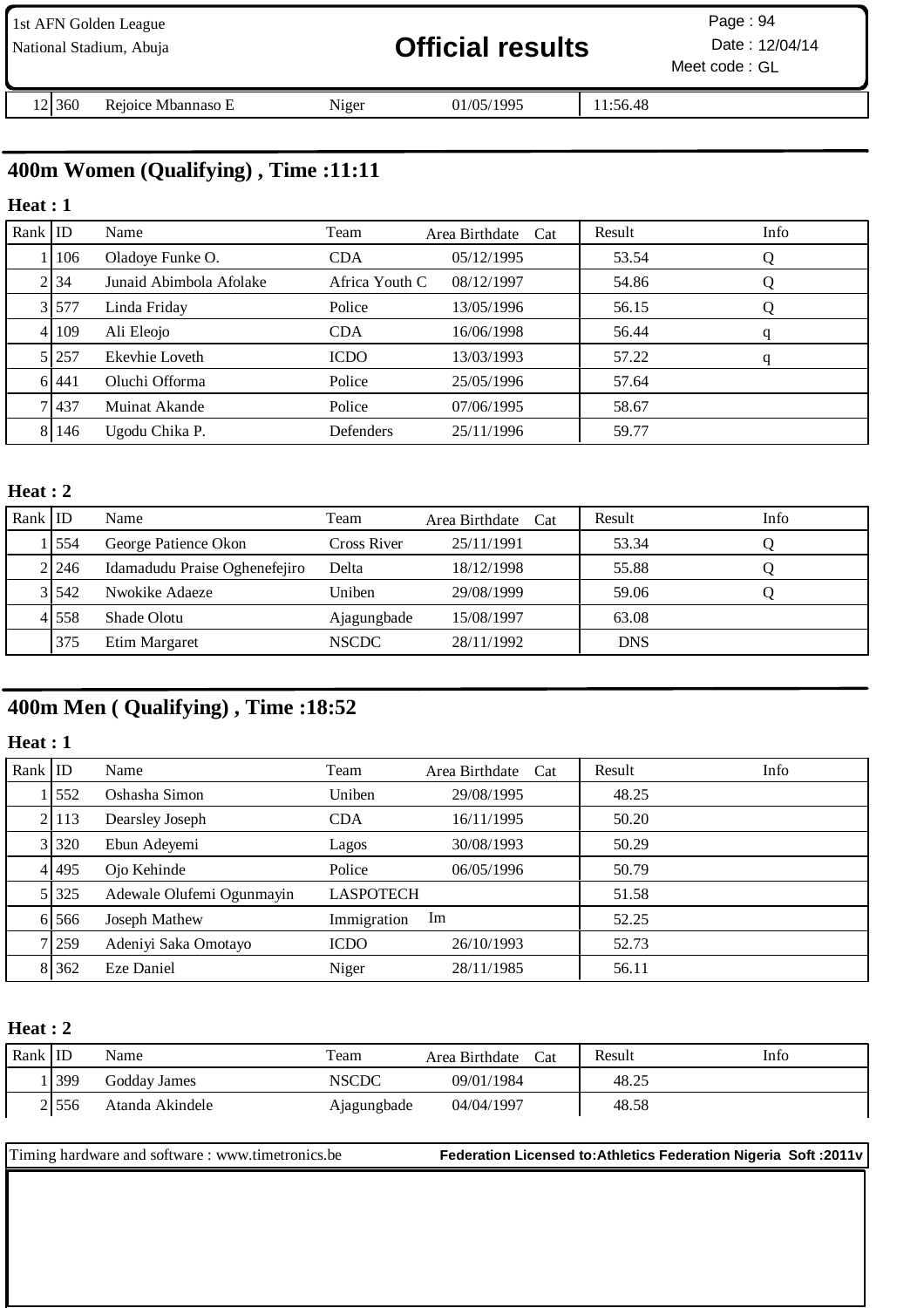# National Stadium, Abuja **12/04/14 Official results** Date : 12/04/14

Meet code : GL Page: 95

| 3 2 1 7 | Ugochukwu Ottah  | Delta | 15/09/1995 | 48.65 |
|---------|------------------|-------|------------|-------|
| 4 3 1 7 | Badewa Funmilayo | Lagos | 23/09/1990 | 49.84 |
| 5121    | Mohammed Nasifi  | ABU   | 20/09/1995 | 50.37 |
| 6 121   | Umoh Joseph      | CDA   | 01/06/1988 | 50.44 |

### **Heat : 3**

| Rank ID |                 | Name              | Team               | Area Birthdate Cat | Result | Info |
|---------|-----------------|-------------------|--------------------|--------------------|--------|------|
|         | <sup>1410</sup> | Ogunmola Tobi     | <b>NSCDC</b>       | 20/06/1992         | 47.50  |      |
|         | 21165           | Adeosun Adefemi   | Defenders          | 04/05/1993         | 48.57  |      |
|         | 31178           | Odofin Oluwole    | Defenders          | 21/03/1992         | 49.95  |      |
|         | 4 209           | Maduadi Chidike F | Delta              | 31/07/1992         | 51.47  |      |
|         | 5 5 2 6         | Nnwamani Nnamdi   | <b>Real Winner</b> | 08/06/1994         | 53.46  |      |
|         | 6 23            | Okorie David      | <b>ABU</b>         | 16/03/1995         | 54.62  |      |
|         | 71331           | Uyi Odiase        | Mausi              | 10/04/1998         | 55.13  |      |
|         | 8 586           | Musstapha Idris   |                    | 10/10/1989         | 58.37  |      |

### **Heat : 4**

| Rank $ $ ID |         | Name                     | Team         | Area Birthdate Cat | Result | Info |
|-------------|---------|--------------------------|--------------|--------------------|--------|------|
|             | 546     | Akerele Omeza            | Uniben       | 12/02/1996         | 47.75  |      |
|             | 21468   | Ekundayo Sehubo          | Police       | 29/10/1990         | 48.68  |      |
|             | 3 310   | Adeniji Damola           | Lagos        | 24/11/1994         | 49.14  |      |
|             | 41408   | Odeka Gerald             | <b>NSCDC</b> | 21/03/1986         | 49.84  |      |
|             | 5 5 7 3 | Njoteah Peter            | Delta        | Del 03/09/1992     | 49.92  |      |
|             | 6 497   | Okoro Chukwuegozie       | Police       | 26/10/1991         | 50.39  |      |
|             | 7 237   | <b>Onanike Oscar</b>     | Enugu        | 10/10/1997         | 50.58  |      |
|             | 8 15    | <b>Emmanuel Oyinloye</b> | <b>ABU</b>   | 08/02/1998         | 51.72  |      |

### **Heat : 5**

| Rank $ $ ID |                  | Name              | Team         | Area Birthdate Cat | Result | Info |
|-------------|------------------|-------------------|--------------|--------------------|--------|------|
|             | LA <sub>03</sub> | Ifiok Andrew Umoh | <b>NSCDC</b> | 22/11/1992         | 47.36  |      |
|             | 2177             | Edu Nkami Ifeanyi | <b>ASFAN</b> | 09/02/1989         | 48.64  |      |
|             | 3 537            | Okeke Ugochukwu   | Ultimate     | 30/10/1990         | 48.79  |      |
|             | 4 4 4 7 1        | Habila Danjuma    | Police       | 05/11/1987         | 49.09  |      |
|             | 5 3 1 1          | Afolabi Olatunji  | Lagos        | 12/04/1994         | 51.18  |      |

### **Heat : 6**

| Rank $ ID$                                        |       | Name                 | Team   | Area Birthdate Cat | Result | Info                                                              |
|---------------------------------------------------|-------|----------------------|--------|--------------------|--------|-------------------------------------------------------------------|
|                                                   | 1116  | Fatoyinbo Ojo Sunday | CDA    | 28/07/1997         | 49.49  |                                                                   |
|                                                   | 21286 | Sunday Francis       | ICDO   | 11/02/1991         | 49.62  |                                                                   |
|                                                   | 31453 | Akinlalu Adewale     | Police | 12/05/1994         | 51.12  |                                                                   |
| Timing hardware and software : www.timetronics.be |       |                      |        |                    |        | Federation Licensed to: Athletics Federation Nigeria Soft : 2011v |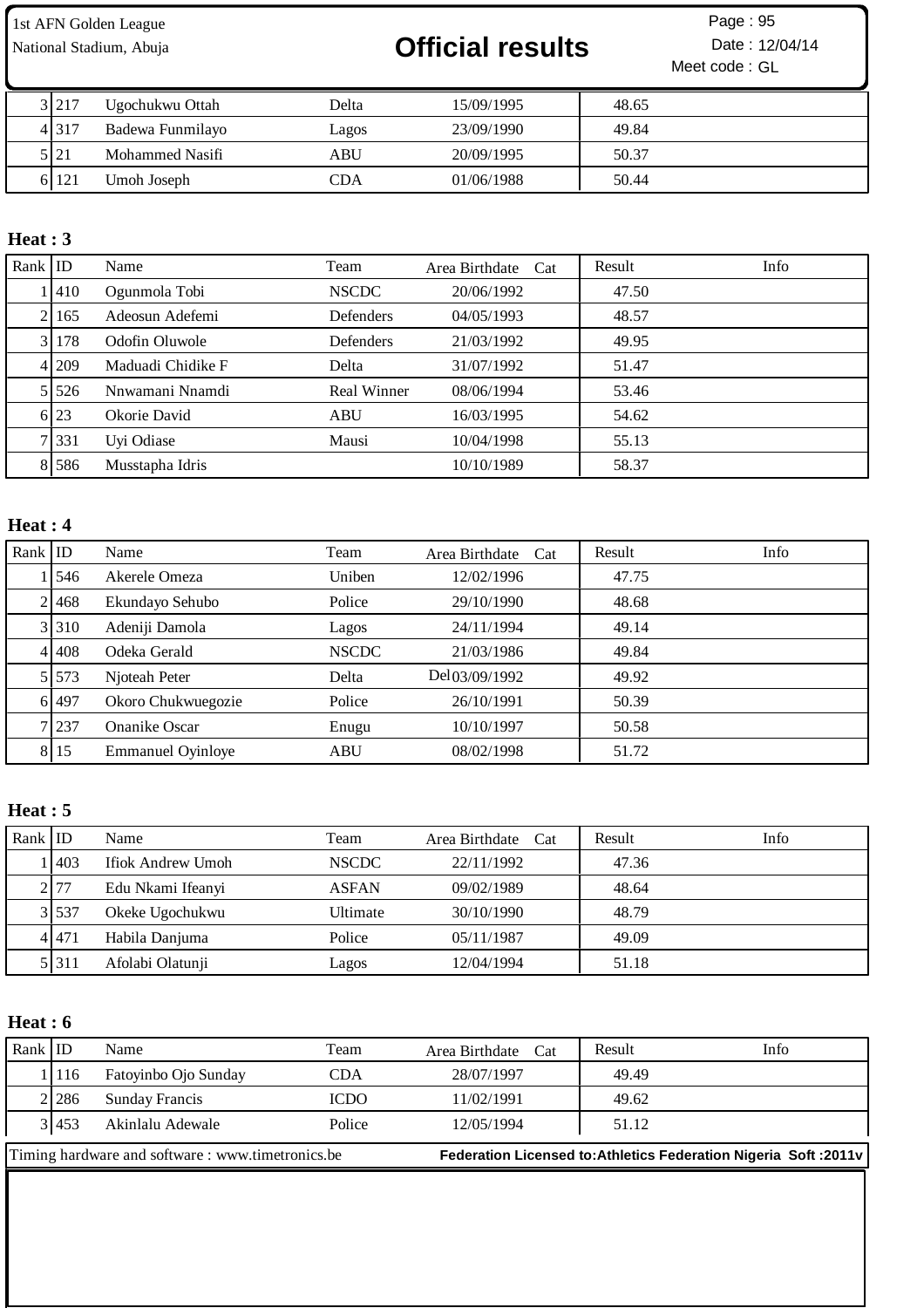| 1st AFN Golden League<br>National Stadium, Abuja |                       |        | <b>Official results</b> |       | Page: $96$<br>Date: 12/04/14<br>Meet code: GL |
|--------------------------------------------------|-----------------------|--------|-------------------------|-------|-----------------------------------------------|
| 41416                                            | Hassan Nurudeen       | Ogun   | 05/03/1995              | 51.23 |                                               |
| 51549                                            | <b>Ochongor</b> Prior | Uniben | 20/06/1998              | 51.61 |                                               |

### **Heat : 7**

| Rank ID |       | Name                   | Team          | Area Birthdate Cat | Result | Info |
|---------|-------|------------------------|---------------|--------------------|--------|------|
|         | 1195  | Fasasi Adekunle Rilwan | <b>Bintas</b> | 23/06/1996         | 47.90  |      |
|         | 2 409 | Ogunmakinju Adeleye    | <b>NSCDC</b>  | 20/03/1992         | 49.02  |      |
|         | 3 290 | Balogun Tosin Ife      | Jil           |                    | 49.71  |      |
|         | 4 242 | Omotoye Oluwasakin     | <b>FAPPY</b>  | 09/09/1997         | 51.03  |      |
|         | 5 119 | Oto Cyprian            | <b>CDA</b>    | 09/08/1994         | 52.18  |      |
|         | 61465 | Dauda Yusuf            | Police        | 06/02/1992         | 52.54  |      |

### **High Jump Women (Golden League) , Time :1**

| Rank ID |        | Name                 | Team         | Area Birthdate Cat | Result | Info |
|---------|--------|----------------------|--------------|--------------------|--------|------|
|         | 1223   | Okoro Patience       | Edo          | 10/07/1984         | l.70m  |      |
|         | 2 38 6 | Samson Tina Olero    | <b>NSCDC</b> | 12/10/1996         | .60m   |      |
|         | 3 219  | Ozioko Ugwu Chekwube | Eaglesigh    | 19/04/1994         | l.58m  |      |
|         | 41529  | Ladia Egharevba      | Ultimate     | 30/01/1997         | l.58m  |      |

# **100m Women (Qualifying) , Time :14:44**

#### **Heat : 1 Wind = 0.9**

| Rank ID |         | Name                | Team         | Area Birthdate Cat | Result | Info |
|---------|---------|---------------------|--------------|--------------------|--------|------|
|         | 1387    | Uko Alphonsus Peace | <b>NSCDC</b> | 26/12/1995         | 11.60  | q    |
|         | 2 132   | Deborah Odeyemi     | Customs      | 21/02/1995         | 11.77  | q    |
|         | 3 133   | Ebuka Obidinigwe    | Customs      | 16/06/1994         | 11.94  |      |
|         | 4 292   | Abolaji Omotayo     | Kwara        | 06/12/1998         | 11.98  |      |
|         | 5 5 4 1 | <b>Brume Ese</b>    | Uniben       | 20/01/1996         | 12.01  |      |
|         | 6 384   | Osazuwa Agnes       | <b>NSCDC</b> | 26/06/1989         | 12.84  |      |
|         | 7 6     | Mercy Abu           | Immigration  | 23/09/1992         | 12.89  |      |

### **Heat : 2 Wind = -0.1**

| Rank $ $ ID |         | Name                      | Team         | Area Birthdate Cat | Result | Info |
|-------------|---------|---------------------------|--------------|--------------------|--------|------|
|             | 1 378   | Igbinosun Isoken W.       | <b>NSCDC</b> | 23/07/1993         | 11.70  |      |
|             | 2.555   | <b>Edet Mariam Bassey</b> | Cross River  | 18/05/1995         | 11.93  |      |
|             | 3 375   | Etim Margaret             | <b>NSCDC</b> | 28/11/1992         | 12.00  |      |
|             | 4 294   | Aishat Balogun            | Kwara        | 30/12/1996         | 12.59  |      |
|             | 5 3 5 1 | Origbo P.                 | Navy         | 01/12/1993         | 12.95  |      |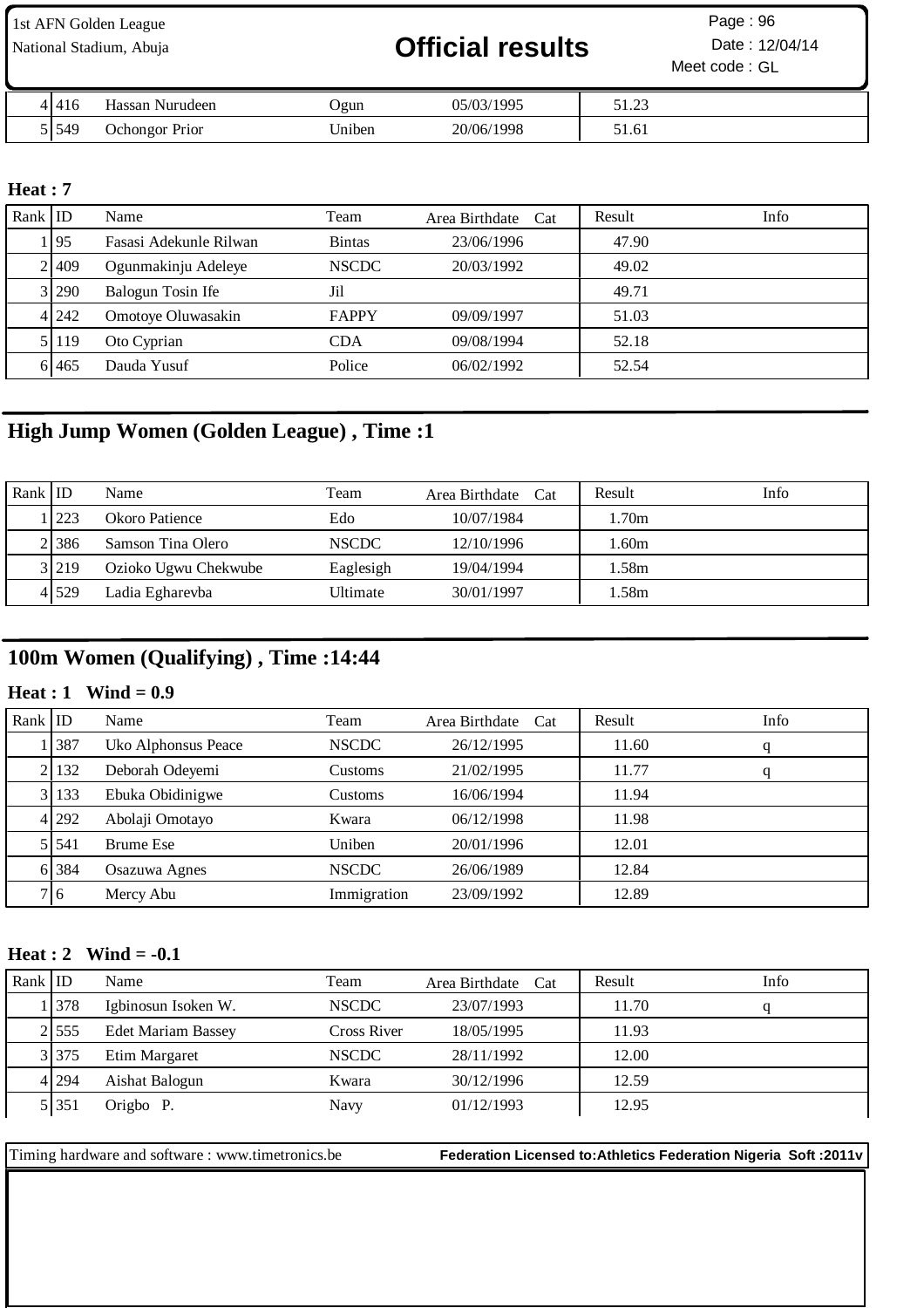| 1st AFN Golden League<br>National Stadium, Abuja |                 |          | <b>Official results</b> |       | Page: $97$<br>Date: 12/04/14<br>Meet code: GL |
|--------------------------------------------------|-----------------|----------|-------------------------|-------|-----------------------------------------------|
| 6 5 3 8                                          | Peter Asu Ojong | Ultimate | 19/04/1996              | 13.63 |                                               |

#### **Heat : 3 Wind = 0.1**

| Rank ID |       | Name                | Team        | Area Birthdate Cat | Result | Info |
|---------|-------|---------------------|-------------|--------------------|--------|------|
|         | 163   | Sule Justina        | Defenders   | 30/07/1989         | 11.75  |      |
|         | 2.329 | Ekezie Favour       | Mausi       | 28/11/1997         | 12.45  |      |
|         | 31103 | Bada Iyanuloluwa T. | <b>CDA</b>  | 03/01/1997         | 12.47  |      |
|         | 41308 | Precious Okoronkwo  | Lagos       | 19/10/1996         | 12.57  |      |
|         | 51540 | Ahinte Peggy        | Uniben      | 29/08/1998         | 13.29  |      |
|         | 6 559 | Victory Okeke       | Ajagungbade | 04/05/1998         | 13.46  |      |

#### **Heat : 4 Wind = 0.4**

| Rank $ $ ID |         | Name                  | Team             | Area Birthdate Cat | Result | Info |
|-------------|---------|-----------------------|------------------|--------------------|--------|------|
|             | .1304   | Ezealah Nkem          | Lagos            | 25/11/1994         | 11.74  |      |
|             | 2   107 | Omeh Oluchi           | CDA              | 19/09/1988         | 11.79  |      |
|             | 3 545   | Oyibo Oghenetega      | Uniben           | 19/01/1998         | 12.45  |      |
|             | 4 153   | Eferobor Oghenetejiri | <b>Defenders</b> | 10/09/1990         | 12.59  |      |
|             | 5 224   | Bisola Oshinsanya     | Lagos            | 02/07/1997         | 13.21  |      |

#### **Heat : 5 Wind = -0.4**

| Rank $ $ ID |           | Name                 | Team         | Area Birthdate Cat | Result | Info |
|-------------|-----------|----------------------|--------------|--------------------|--------|------|
|             | 1222      | Amaka Ogoegbunam     | <b>MCK</b>   | 03/03/1990         | 11.83  | q    |
|             | 21430     | Goodness Thomas      | Police       | 08/12/1993         | 11.86  | q    |
|             | 3 228     | Bukunmi Oloye        | Ekiti        | 10/01/1998         | 12.13  |      |
|             | 4 47      | <b>Esther Ekanem</b> | Akwa Ibom    | 11/05/1997         | 12.42  |      |
|             | 5 3 3 7 4 | Efe Favour           | <b>NSCDC</b> | 14/07/1994         | 12.68  |      |
|             | 6 544     | Omovoh Knowledge     | Uniben       | 01/10/2000         | 12.93  |      |

## **Triple Jump Women (Promotional) , Time :17**

| Rank $ $ ID |        | Name                    | Team         | Area Birthdate Cat | Info<br>Result<br>Wind $(m/s)$ |
|-------------|--------|-------------------------|--------------|--------------------|--------------------------------|
|             | 377    | Ibrahim Blessing Ibukun | <b>NSCDC</b> | 04/04/1990         | $13.05m$ 0.0                   |
|             | 2.333  | Otoaruon Mary Emiata    | Megarock     | 18/02/1994         | $12.96m$ 0.0                   |
| 311         |        | Brown Uche              | Abia         | 04/02/1998         | $12.56m$ 0.0                   |
|             | 41 104 | Jacob Hope              | CDA          | 24/01/1993         | $12.46m$ 0.0                   |

### **100m Men (Qualifying) , Time :15:15**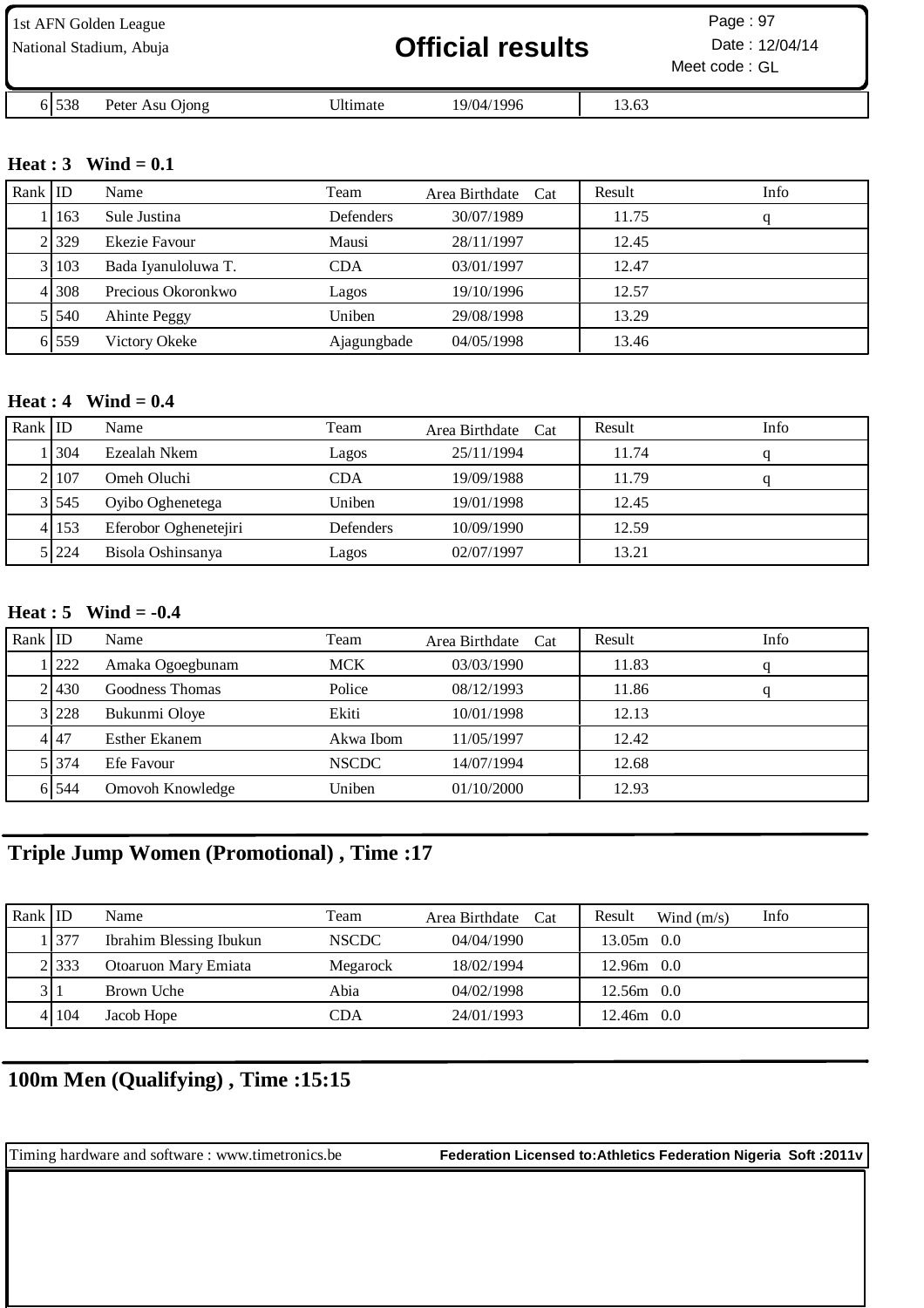# National Stadium, Abuja **12/04/14 Official results** Date : 12/04/14

Meet code : GL Page: 98

#### **Heat : 1 Wind = 0.9**

| Rank $ $ ID |       | Name               | Team          | Area Birthdate Cat | Result     | Info |
|-------------|-------|--------------------|---------------|--------------------|------------|------|
|             | 1 207 | Egwero Ogho-Oghene | Delta         | 10/03/1988         | 10.44      | q    |
|             | 2 463 | Briggs Tamunotonye | Police        | 23/12/1994         | 10.61      | q    |
|             | 3 170 | Emuobosa Agbuwa    | Defenders     | 19/11/1989         | 10.71      |      |
|             | 4 561 | Godwin Ashien Alex | Sunday Bada A | 20/07/1997         | 10.94      |      |
|             | 5 357 | Obasi C            | Navy          | 16/06/1993         | 10.98      |      |
|             | 6 231 | Ismaila Yusuf      | Ekiti         | 19/06/1996         | 11.03      |      |
|             | 71574 | Fidelis Owahn      | Delta         | Del 17/04/1994     | 11.21      |      |
|             | 8 289 | Arowolo Emmanuel   | Jil           |                    | 11.25      |      |
|             | 189   | Oyebiyi Ayobami    | Defenders     | 30/10/1992         | <b>DNS</b> |      |

#### **Heat : 2 Wind = 0.1**

| Rank $ $ ID |           | Name                                      | Team          | Area Birthdate Cat | Result | Info |
|-------------|-----------|-------------------------------------------|---------------|--------------------|--------|------|
|             | 1211      | Oduduru Divine                            | Delta         | 07/10/1996         | 10.55  | q    |
|             | 2332      | <b>Ikazobor</b> Victor                    | <b>MCK</b>    | 22/11/1995         | 10.76  |      |
|             | 3 499     | Oladimeji Oluwatoyin                      | Police        | 02/01/1992         | 10.89  |      |
|             | 4 44      | Nwokocha Tochukwu Emmanuel Africa Youth C |               | 10/07/1998         | 10.98  |      |
|             | 5.417     | <b>Ifemosu</b> Dare                       | Ogun          | 21/05/1995         | 11.07  |      |
|             | 6 203     | Ajidua Benedict                           | Delta         | 05/06/1986         | 11.18  |      |
|             | 7 251     | <b>Stanley Orha</b>                       | High Altitude | 14/05/1992         | 11.31  |      |
|             | 8 4 4 9 0 | Nwajei Paul                               | Police        | 14/02/1985         | 11.58  |      |

#### **Heat : 3 Wind = 0.7**

| Rank $ $ ID |       | Name                 | Team         | Area Birthdate<br>Cat | Info<br>Result |  |
|-------------|-------|----------------------|--------------|-----------------------|----------------|--|
|             | 1210  | Obi Chibueze Isaac   | Delta        | 26/10/1996            | 10.84          |  |
|             | 2 227 | Uyi Amengialue       | Edo          |                       | 10.96          |  |
|             | 3 53  | Akwaowo Francis      | Akwa Ibom    | 15/07/1996            | 11.19          |  |
|             | 4 531 | Babatunde Samuel     | Ultimate     | 04/11/1997            | 11.36          |  |
|             | 5 24  | Out. Zaharadeen      | <b>ABU</b>   | 12/08/1995            | 11.44          |  |
|             | 6 518 | <b>Emmanuel Orie</b> | Prisons      | 21/07/1989            | 12.30          |  |
|             | 62    | Isah Mailafiya       | Arcade       | 10/07/1993            | <b>DNS</b>     |  |
|             | 394   | Chukwudike Harry     | <b>NSCDC</b> | 09/01/1994            | <b>DNS</b>     |  |

#### **Heat : 4 Wind = 0.3**

| Rank ID |         | Name                                              | Team    | Area Birthdate Cat | Result | Info                                                              |
|---------|---------|---------------------------------------------------|---------|--------------------|--------|-------------------------------------------------------------------|
|         | 1522    | Obinna Metu                                       | Prisons | 12/07/1988         | 10.31  |                                                                   |
|         | 2.123   | Aliu Adetola K.                                   | CDA     | 11/10/1995         | 10.86  |                                                                   |
|         | 3 300   | Soyemi Abiola                                     | Kwara   | 13/06/1997         | 11.04  |                                                                   |
|         | 4 2 1 2 | Okpozih Shedrack                                  | Delta   | 26/08/1996         | 11.29  |                                                                   |
|         |         | Timing hardware and software : www.timetronics.be |         |                    |        | Federation Licensed to: Athletics Federation Nigeria Soft : 2011v |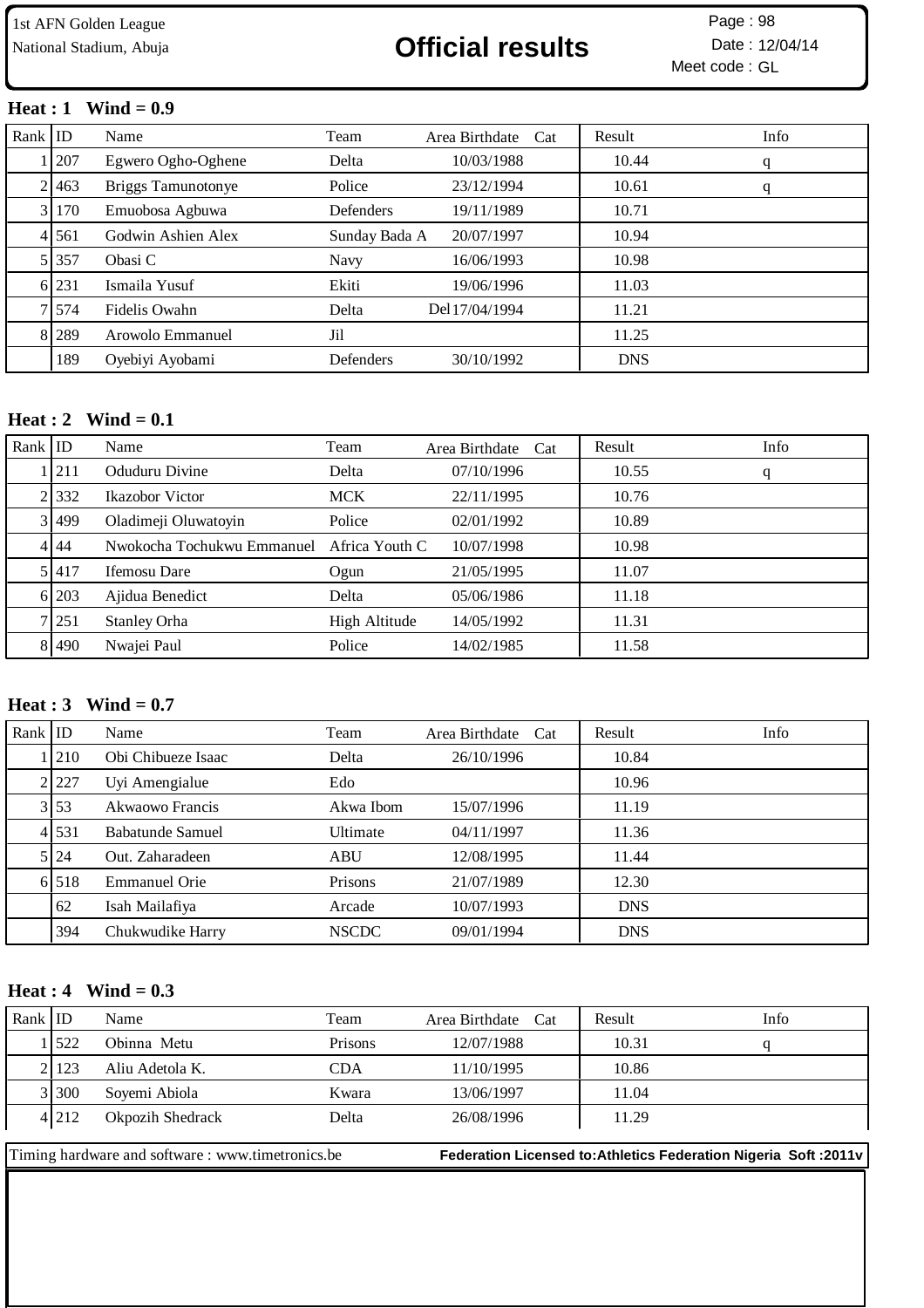# National Stadium, Abuja **12/04/14 Official results** Date : 12/04/14

Meet code : GL Page: 99

| 5   554 | George Patience Okon | Cross River | 25/11/1991 | 11.52      |
|---------|----------------------|-------------|------------|------------|
| 6 525   | Giwa Ayodeji         | Real Winner | 23/03/1993 | 11.63      |
| 7 31    | Yusuf Yakubu         | ABU         | 19/11/1994 | 11.68      |
| 210     | Obi Chibueze Isaac   | Delta       | 26/10/1996 | <b>DNS</b> |

### **Heat : 5 Wind = 0.5**

| Rank ID |                   | Name                     | Team         | Area Birthdate Cat | Result     | Info |
|---------|-------------------|--------------------------|--------------|--------------------|------------|------|
|         | .I <sub>214</sub> | Olisakwe Chukwudi J.     | Delta        | 05/04/1998         | 10.70      |      |
|         | 2 524             | Onyeabor Ngworgu         | Prisons      | 03/10/1983         | 10.82      |      |
|         | 3 213             | Oletu Nathaniel          | Delta        | 10/11/1990         | 11.06      |      |
|         | 4 29              | Usman Amos               | <b>ABU</b>   | 10/12/1995         | 11.85      |      |
|         | 523               | Olisakwe Chukwudi John   | Prisons      | 05/04/1998         | <b>DNS</b> |      |
|         | 403               | <b>Ifiok Andrew Umoh</b> | <b>NSCDC</b> | 22/11/1992         | <b>DNS</b> |      |
|         | 28                | Tochukwu Nwoko           | <b>ABU</b>   | 10/06/1998         | <b>DNS</b> |      |

#### **Heat : 6 Wind = 0.0**

| Rank $ $ ID |       | Name                    | Team             | Area Birthdate<br>Cat | Result     | Info |
|-------------|-------|-------------------------|------------------|-----------------------|------------|------|
|             | 553   | Onyeaku Chukwuma        | Uniben           | 10/03/1991            | 10.65      | q    |
|             | 21480 | Kasumu Ahmed            | Police           | 01/01/1989            | 10.82      |      |
|             | 3 326 | Adeyemi Ebunoluwa David | <b>LASPOTECH</b> |                       | 10.83      |      |
|             | 4 69  | Uzodimma Aniagolu       | Army             | 04/06/1991            | 11.27      |      |
|             | 5 184 | Omosun Nosa             | Defenders        | 01/03/1995            | 11.31      |      |
|             | 406   | Nmaju Okeudo Jonathan   | <b>NSCDC</b>     | 09/01/1993            | <b>DNS</b> |      |
|             | 264   | Isaac Godwin Chinedu    | <b>ICDO</b>      | 16/06/1985            | <b>DNS</b> |      |
|             | 17    | Igado Prince Igado      | <b>ABU</b>       | 23/12/1994            | <b>DNS</b> |      |

#### **Heat : 7 Wind = -0.7**

| Rank $ $ ID |       | Name              | Team        | Area Birthdate Cat | Result     | Info |
|-------------|-------|-------------------|-------------|--------------------|------------|------|
|             | 1467  | Efunsile Adeola   | Police      | 18/11/1992         | 10.92      |      |
|             | 2 298 | Adeyemi Aderemi   | Kwara       | 17/07/1997         | 11.14      |      |
|             | 3 99  | Agbolade Orelaja  | Buka T      | 25/02/1997         | 11.26      |      |
|             | 4 533 | Friday Anioya     | Ultimate    | 01/01/1997         | 11.52      |      |
|             | 5   9 | Afolabi O. Samson | ABU         | 22/03/1994         | 13.83      |      |
|             | 288   | Adetoyi Durotoye  | Immigration | 09/05/1986         | <b>DNS</b> |      |
|             | 173   | Isaiah Victor     | Defenders   | 20/09/1989         | <b>DNS</b> |      |

### **Heat : 8 Wind = 0.6**

| Rank ID                                          |       | Name              | Team         | Area Birthdate Cat | Result                                                                  | Info |
|--------------------------------------------------|-------|-------------------|--------------|--------------------|-------------------------------------------------------------------------|------|
|                                                  | .1390 | Akinniyi Nicholas | <b>NSCDC</b> | 18/01/1985         | 10.76                                                                   |      |
|                                                  | 2 54  | Ndipmong Edet     | Akwa Ibom    | 25/04/1997         | 10.83                                                                   |      |
| Timing hardware and software: www.timetronics.be |       |                   |              |                    | <b>Federation Licensed to: Athletics Federation Nigeria Soft: 2011v</b> |      |
|                                                  |       |                   |              |                    |                                                                         |      |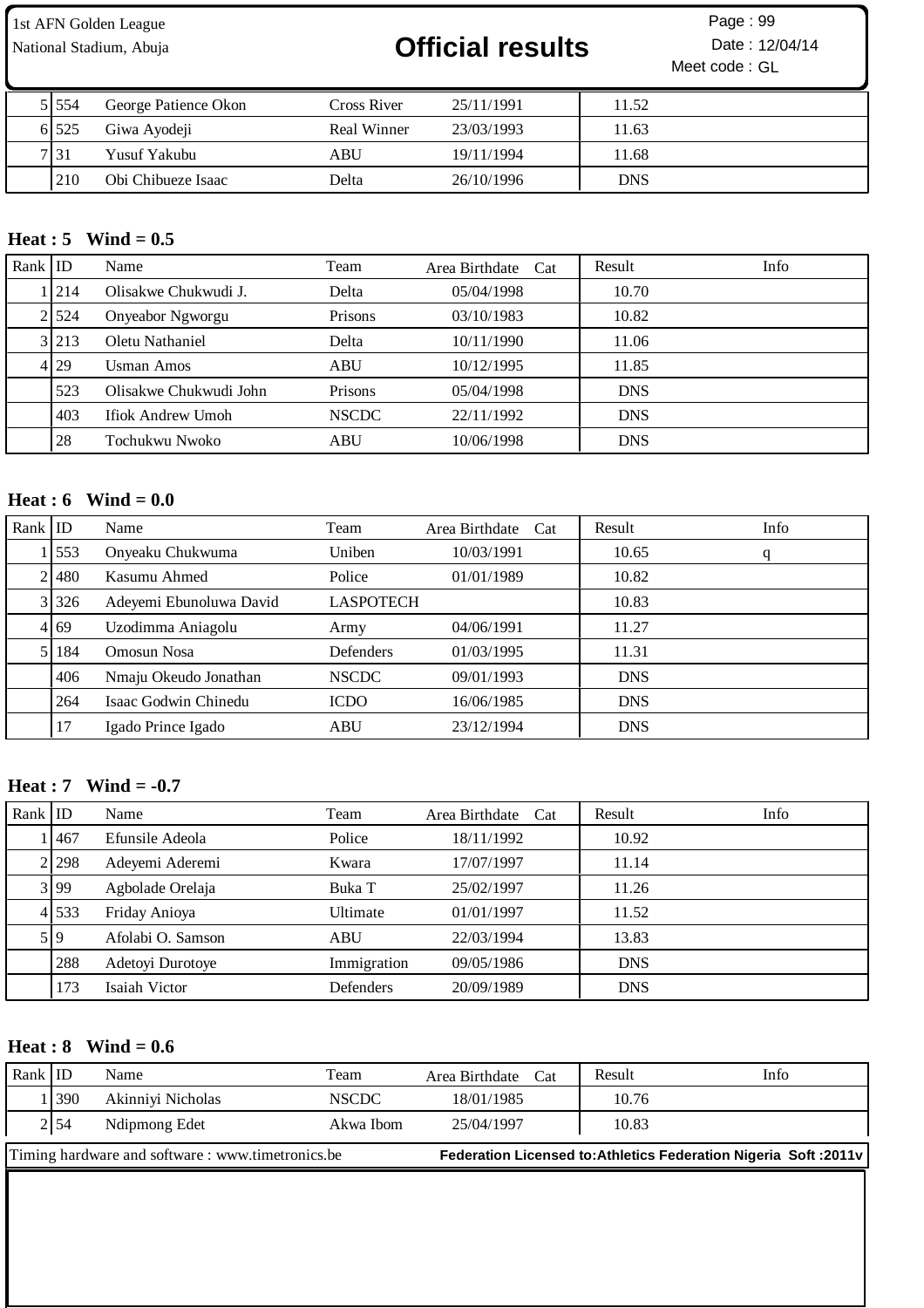National Stadium, Abuja **12/04/14 Official results** Date : 12/04/14

Meet code : GL Page: 100

| 31517 | Chimere E Ufomba  | Prisons | 24/04/1990 | 10.84      |
|-------|-------------------|---------|------------|------------|
| 41208 | Emuobonuvie Mamus | Delta   | 10/03/1994 | 10.86      |
| 5 23  | Okorie David      | ABU     | 16/03/1995 | 11.05      |
| 231   | Ismaila Yusuf     | Ekiti   | 19/06/1996 | <b>DNS</b> |
| 302   | Olupeka Victor    | Kwara   |            | <b>DNS</b> |
| 460   | Audu Mohammed     | Police  | 10/03/1990 | <b>DNS</b> |

#### **Heat : 9 Wind = 0.0**

| Rank $ $ ID |           | Name                  | Team         | Area Birthdate Cat | Result     | Info |
|-------------|-----------|-----------------------|--------------|--------------------|------------|------|
|             | 1333      | Otoaruon Mary Emiata  | Megarock     | 18/02/1994         | 10.75      |      |
|             | 21462     | <b>Bernard Gideon</b> | Police       | 30/12/1994         | 11.13      |      |
|             | 3 286     | <b>Sunday Francis</b> | <b>ICDO</b>  | 11/02/1991         | 11.18      |      |
|             | 4 3 9 1   | Akpa Bernard Abu      | <b>NSCDC</b> |                    | 11.32      |      |
|             | 5 5 5 8 1 | Okulaja Babajide      |              | 12/03/1994         | 11.58      |      |
|             | 6 263     | <b>Himmah Charles</b> | <b>ICDO</b>  | 14/04/1984         | 11.62      |      |
|             | 583       | Anny Israel           | Bayelsa      | 13/07/1989         | <b>DNS</b> |      |

#### **Heat : 10 Wind = 0.3**

| Rank $ $ ID |       | Name              | Team          | Area Birthdate Cat | Info<br>Result |
|-------------|-------|-------------------|---------------|--------------------|----------------|
|             | 1322  | Sule David        | Lagos         | 19/07/1984         | 10.89          |
|             | 2456  | Akinyele Abimbola | Police        | 13/05/1994         | 11.07          |
|             | 3 277 | Agi Christopher   | <b>ICDO</b>   | 11/11/1992         | 11.15          |
|             | 4 94  | Bifarin Dolapo    | <b>Bintas</b> | 09/01/1993         | 11.28          |
|             | 5 128 | Adeyemi Lawrence  | <b>CDA</b>    | 18/03/1996         | 11.48          |
|             | 6 13  | Dike Christian    | <b>ABU</b>    | 19/12/1998         | 11.70          |
|             | 182   | Olugbemi Comfort  | Defenders     | 22/05/1992         | <b>DNS</b>     |
|             | 477   | Joel Agbigbe      | Police        | 15/01/1989         | <b>DNS</b>     |

#### **Heat : 11 Wind = 0.1**

| Rank $ $ ID |       | Name                 | Team          | Area Birthdate Cat | Result     | Info |
|-------------|-------|----------------------|---------------|--------------------|------------|------|
|             | 1457  | Akomolafe Ademola    | Police        | 01/12/1994         | 10.56      | q    |
|             | 2.96  | Kehinde ogunshola    | <b>Bintas</b> | 12/12/1996         | 10.93      |      |
|             | 3 179 | Ogunmakinju Tosin A. | Defenders     | 03/03/1993         | 10.96      |      |
|             | 4 129 | Toyin Kolawole       | <b>CDA</b>    | 12/06/1994         | 10.98      |      |
|             | 5 11  | Daniel D. Haruna     | <b>ABU</b>    | 03/04/1998         | 12.07      |      |
|             | 279   | Ighazobor Victor     | <b>ICDO</b>   | 22/11/1994         | <b>DNS</b> |      |
|             | 475   | Isah Paulinus        | Police        | 14/04/1992         | <b>DNS</b> |      |
|             | 319   | David Sule           | Lagos         | 19/07/1984         | <b>DNS</b> |      |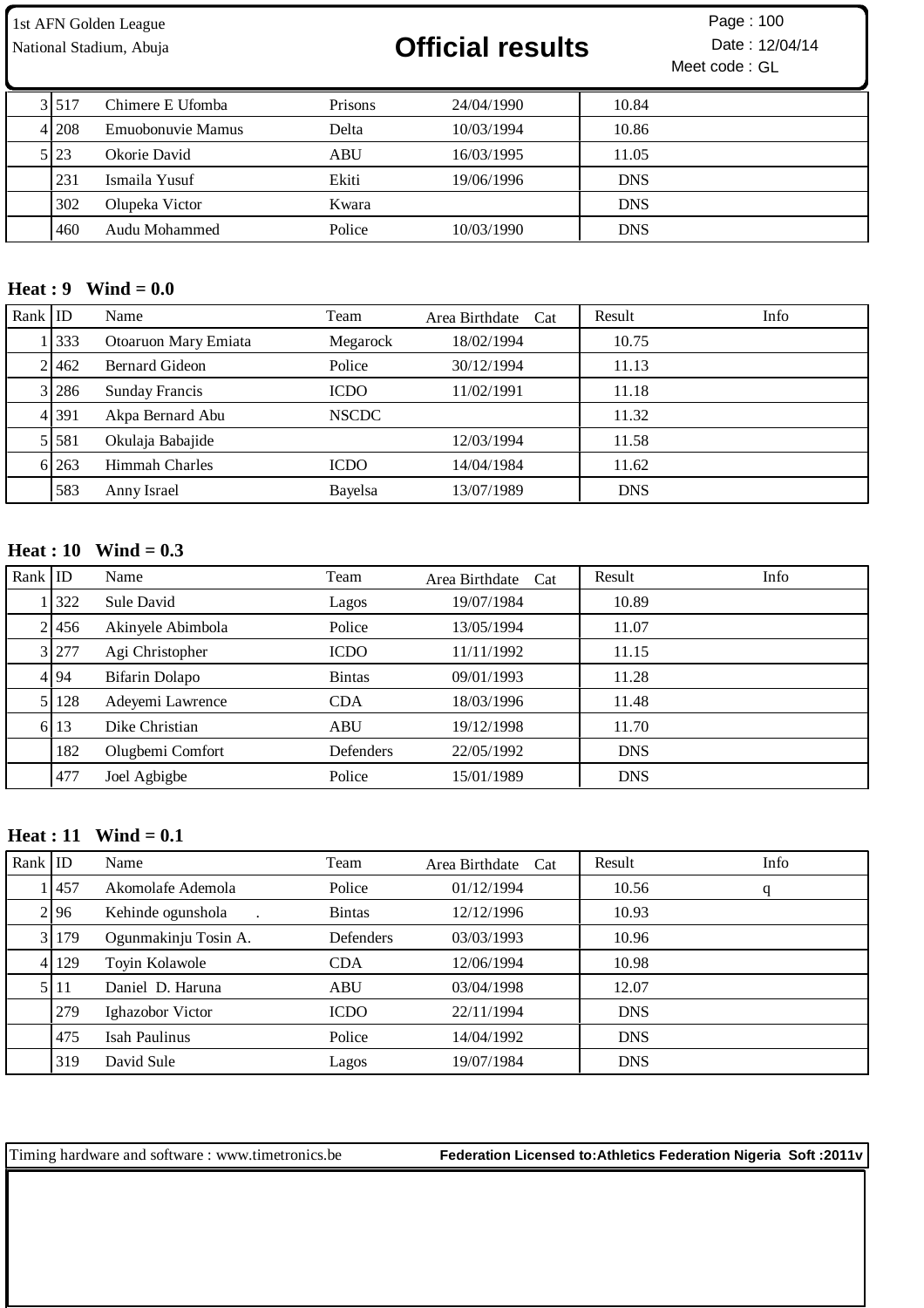# National Stadium, Abuja **12/04/14 Official results** Date : 12/04/14

Meet code : GL Page :

#### **Heat : 12 Wind = 0.5**

| Rank $ $ ID |       | Name                 | Team          | Area Birthdate Cat | Result     | Info |
|-------------|-------|----------------------|---------------|--------------------|------------|------|
|             | 11311 | Afolabi Olatunji     | Lagos         | 12/04/1994         | 10.61      | q    |
|             | 21176 | Obazee Kelvin        | Defenders     | 23/03/1994         | 10.83      |      |
|             | 31474 | Ilesanmi Oladotun    | Police        | 02/02/1994         | 11.01      |      |
|             | 4 98  | Nejo Odunayo         | <b>Bintas</b> | 08/01/1996         | 11.12      |      |
|             | 5 283 | Oguamana Fredrick    | <b>ICDO</b>   | 06/12/1989         | 11.28      |      |
|             | 6.459 | Aliyu Moude          | Police        | 05/02/1996         | 11.81      |      |
|             | 272   | Adebimpe Suraju Femi | <b>ICDO</b>   | 19/09/1991         | <b>DNS</b> |      |
|             | 10    | Chibuike John        | <b>ABU</b>    | 23/12/1990         | <b>DNS</b> |      |

#### **Heat : 13 Wind = -0.3**

| Rank ID |         | Name                | Team             | Area Birthdate Cat | Result     | Info |
|---------|---------|---------------------|------------------|--------------------|------------|------|
|         | 1   192 | Taiwo Sunday Meshak | <b>Defenders</b> | 12/06/1994         | 11.57      |      |
|         | 2.21    | Mohammed Nasifi     | ABU              | 20/09/1995         | 11.73      |      |
|         | 510     | Sunday Oche         | Police           | 12/10/1981         | <b>DNS</b> |      |
|         | 206     | Egode Anthony       | Delta            | 20/12/1994         | <b>DNS</b> |      |

#### **Heat : 14 Wind = 0.6**

| Rank   ID |       | Name            | Team      | Area Birthdate Cat | Result | Info |
|-----------|-------|-----------------|-----------|--------------------|--------|------|
|           | 1550  | Odele Tega      | Uniben    | 06/12/1995         | 10.66  |      |
|           | 2167  | Benjamin Adukwu | Army      | 23/11/1989         | 10.71  |      |
|           | 3 327 | Eric Egbonkumor | Lone Star | 21/09/1984         | 10.91  |      |
|           | 41488 | Njoku Ikechukwu | Police    | 07/12/1991         | 11.41  |      |

#### **Heat : 15 Wind = -0.3**

| Rank $ $ ID |       | Name                     | Team        | Area Birthdate Cat | Result     | Info |
|-------------|-------|--------------------------|-------------|--------------------|------------|------|
|             | 1565  | Abdullahi Salisu         | Immigration | Im                 | 10.86      |      |
|             | 21473 | Ibrahim Joseph           | Police      |                    | 11.57      |      |
|             | 3 15  | <b>Emmanuel Oyinloye</b> | ABU         | 08/02/1998         | 11.64      |      |
|             | 4 586 | Musstapha Idris          |             | 10/10/1989         | 11.82      |      |
|             | 5 30  | Wale Abjiboye            | <b>ABU</b>  | 12/01/1995         | 12.78      |      |
|             | 302   | Olupeka Victor           | Kwara       |                    | <b>DNS</b> |      |

### **100m Hurdles Women (Promotional) , Time :1**

#### **Wind = 0.1**

| Rank ID |      | Name                                             | Team             | Area Birthdate Cat | Result | Info                                                                    |
|---------|------|--------------------------------------------------|------------------|--------------------|--------|-------------------------------------------------------------------------|
|         | 1307 | Oshinbanjo Temidayo                              | Lagos            | 14/05/1996         | 14.30  |                                                                         |
|         | 2145 | Digha Joy                                        | <b>Defenders</b> | 01/06/1986         | 14.42  |                                                                         |
|         |      | Timing hardware and software: www.timetronics.be |                  |                    |        | <b>Federation Licensed to: Athletics Federation Nigeria Soft: 2011v</b> |
|         |      |                                                  |                  |                    |        |                                                                         |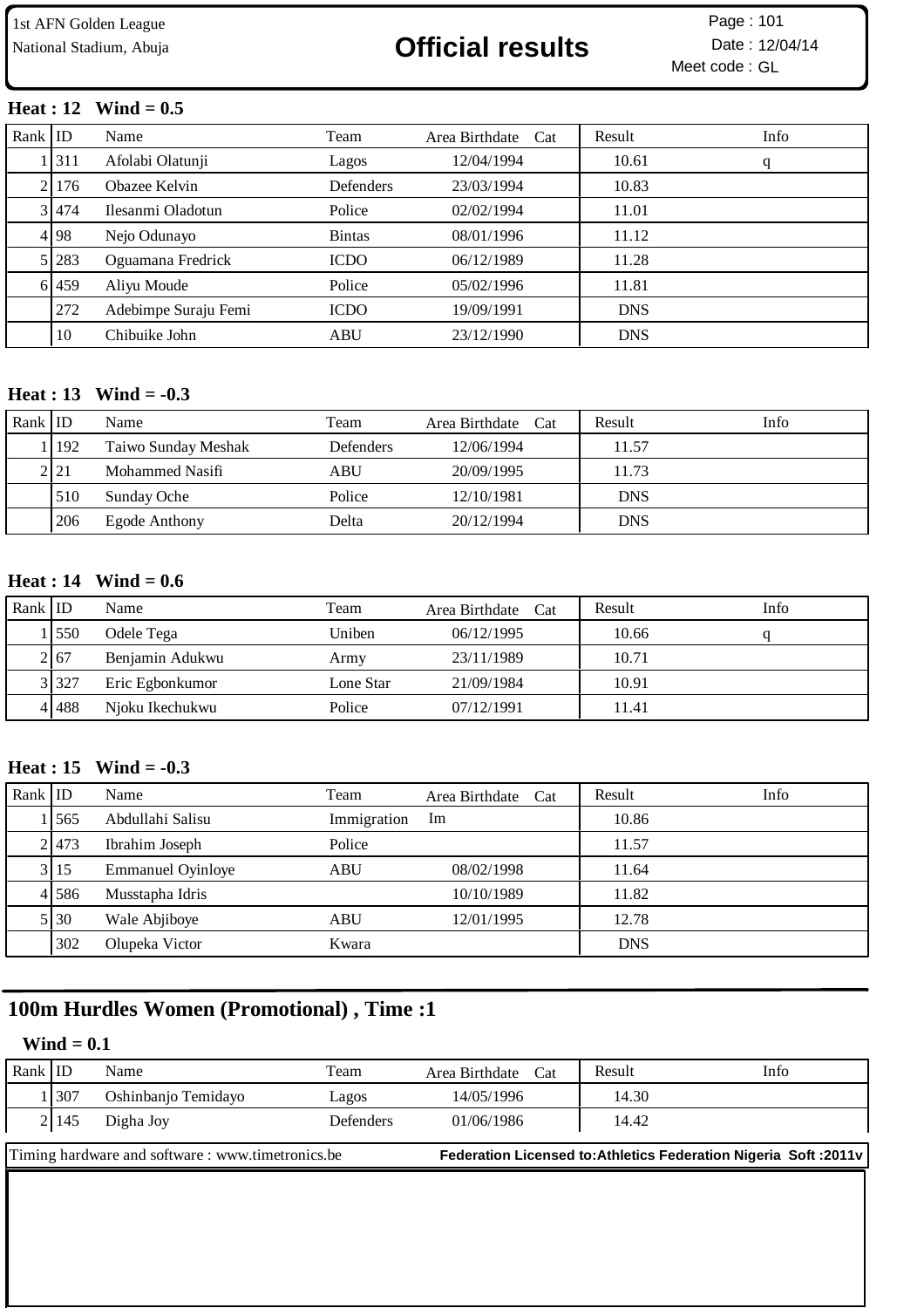|         | 1st AFN Golden League<br>National Stadium, Abuja |                  | <b>Official results</b> |       | Page: 102<br>Date: 12/04/14<br>Meet code: GL |
|---------|--------------------------------------------------|------------------|-------------------------|-------|----------------------------------------------|
| 31374   | Efe Favour                                       | <b>NSCDC</b>     | 14/07/1994              | 14.56 |                                              |
| 4 3 3 0 | Nwachukwu Bosede                                 | Mausi            | 13/08/1993              | 14.86 |                                              |
| 5 223   | Okoro Patience                                   | Edo              | 10/07/1984              | 15.00 |                                              |
| 6 4 2 0 | Abimbola Lawal                                   | Police           | 17/10/1990              | 15.03 |                                              |
| 153     | Eferobor Oghenetejiri                            | <b>Defenders</b> | 10/09/1990              | 15.32 |                                              |
| 8 233   | Nwodo Rosemary                                   | Enugu            | 08/01/1983              | 19.49 |                                              |

### **110m Hurdles Men (Qualifying) , Time :16:58**

#### **Wind = 0.4**

| Rank   ID |           | Name                     | Team         | Area Birthdate Cat | Result | Info |
|-----------|-----------|--------------------------|--------------|--------------------|--------|------|
|           | 1486      | Martins Ogieriakhi       | Police       | 06/06/1993         | 14.01  |      |
|           | 21411     | Okon Samuel Etim         | <b>NSCDC</b> | 06/05/1983         | 14.10  |      |
|           | 31190     | Pessu Godfrey Timi       | Defenders    | 10/07/1988         | 14.64  |      |
|           | 4 226     | Erese Nosayaba           | Edo          | 29/06/1985         | 14.76  |      |
|           | 5 5 5 3 9 | Yusuf Omotola Najeemdeen | Ultimate     | 02/05/1996         | 15.01  |      |
|           | 6 263     | Himmah Charles           | <b>ICDO</b>  | 14/04/1984         | 15.42  |      |
|           | 7.551     | Osadolor Samuel          | Uniben       | 27/02/1995         | 15.49  |      |
|           | 8 4 1 4   | Utip Wisdom Benjamin     | <b>NSCDC</b> | 25/01/1992         | 16.08  |      |

# **Hammer Women (Promotional) , Time :17:39**

| Rank ID |       | Name                 | Team         | Area Birthdate Cat | Result             | Info |
|---------|-------|----------------------|--------------|--------------------|--------------------|------|
|         | 1372  | Daramola Feyisayo M. | <b>NSCDC</b> | 19/11/1980         | 61.51m             |      |
|         | 2.352 | Samuel Omolara       | Navy         | 18/01/1988         | 50.99m             |      |
|         | 31160 | Quadri Rasheedat     | Defenders    | 26/06/1988         | 49.69m             |      |
|         | 41200 | Rita Modili          | Delta        | 14/01/1987         | 39.32m             |      |
|         | 51154 | Efobi Celestina C.   | Defenders    | 20/03/1991         | 29.33 <sub>m</sub> |      |
|         | 6 439 | Numbeh Mrumun        | Police       | 10/03/1982         | 28.96m             |      |

## **Shot Put Men (Golden League) , Time :17:50**

| Rank ID |           | Name                    | Team             | Area Birthdate Cat | Result             | Info |
|---------|-----------|-------------------------|------------------|--------------------|--------------------|------|
|         | . 14      | Eke Onwuka Kalu         | Abia             | 01/01/1995         | 16.28m             |      |
|         | 21520     | Kenechukwu Ezeofor      | <b>Prisons</b>   | 09/07/1984         | 16.04m             |      |
|         | 3 181     | Olatunji Olawale Samuel | <b>Defenders</b> | 21/09/1983         | 13.17m             |      |
|         | 4 14 14 1 | Onejeme Clement         | Customs          | 03/05/1993         | 12.93m             |      |
|         | 51507     | Paul Joseph             | Police           | 05/11/1980         | 11.00m             |      |
|         | 6 78      | Ibrahim Saddan          | <b>ASFAN</b>     | 02/03/1997         | 10.41 <sub>m</sub> |      |

Timing hardware and software : www.timetronics.be **Federation Licensed to:Athletics Federation Nigeria Soft :2011v**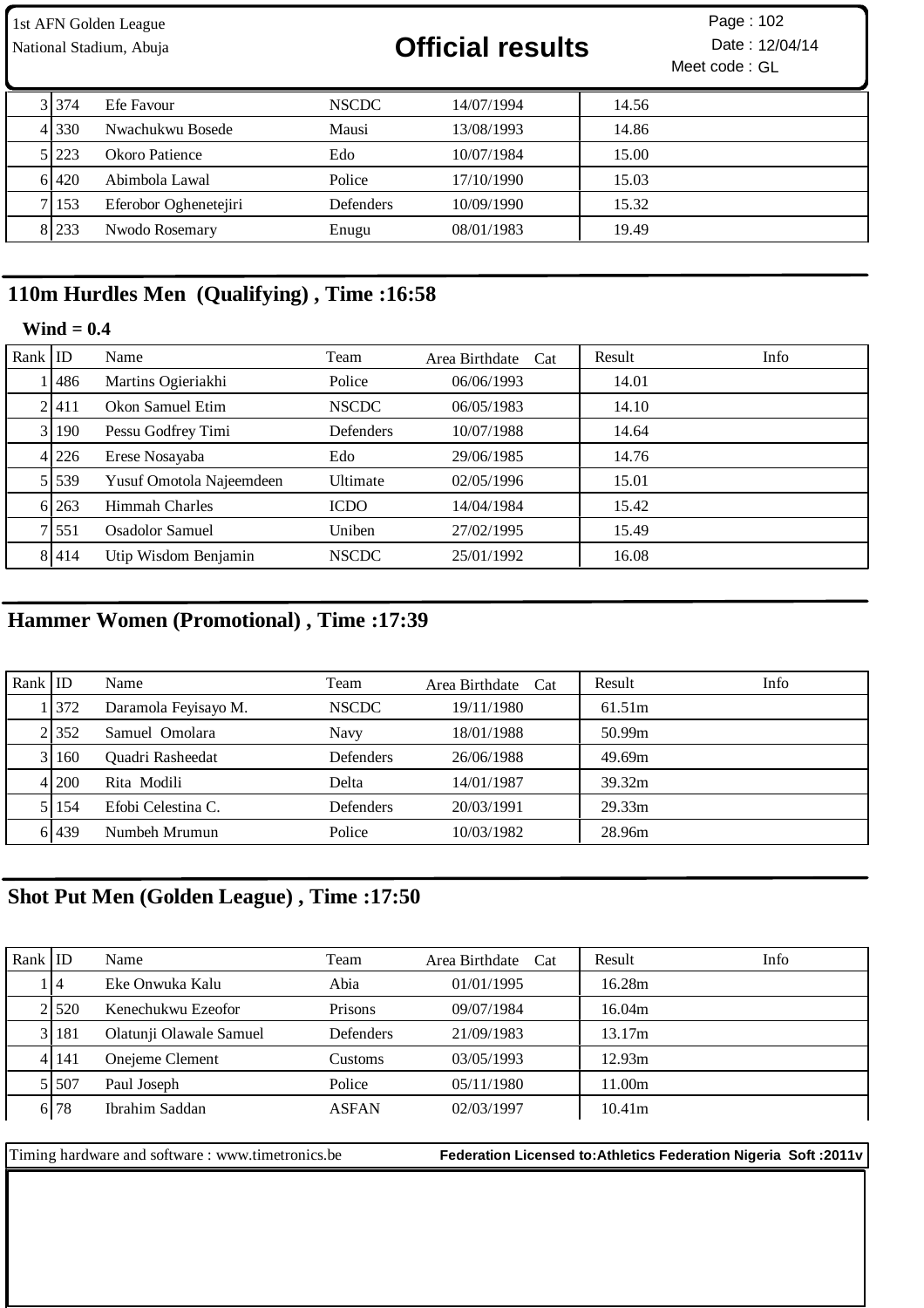| 1st AFN Golden League<br>National Stadium, Abuja |         |            | <b>Official results</b> |            | Page: 103<br>Date: 12/04/14<br>Meet code: GL |  |
|--------------------------------------------------|---------|------------|-------------------------|------------|----------------------------------------------|--|
|                                                  | 7 3 6 2 | Eze Daniel | Niger                   | 28/11/1985 | 9.80m                                        |  |
|                                                  | 81482   | Lai Marcus | Police                  | 15/12/1976 | 8.35m                                        |  |

### **Discus Men (Promotional) , Time :18:46**

| Rank $ $ ID |        | Name                    | Team             | Area Birthdate<br>Cat | Info<br>Result     |
|-------------|--------|-------------------------|------------------|-----------------------|--------------------|
|             | 520    | Kenechukwu Ezeofor      | Prisons          | 09/07/1984            | 53.66m             |
|             | 2.407  | Nwoye Augustine         | <b>NSCDC</b>     | 21/11/1993            | 49.90m             |
|             | 3 181  | Olatunji Olawale Samuel | <b>Defenders</b> | 21/09/1983            | 48.51 <sub>m</sub> |
|             | 4 141  | Onejeme Clement         | Customs          | 03/05/1993            | 41.57m             |
|             | 5 402  | Ibrahim Baba            | <b>NSCDC</b>     | 02/02/1988            | 41.37m             |
|             | 5 402  | Ibrahim Baba            | <b>NSCDC</b>     | 02/02/1988            | 41.37m             |
|             | 7 I 4  | Eke Onwuka Kalu         | Abia             | 01/01/1995            | 37.82m             |
|             | 8 78   | Ibrahim Saddan          | <b>ASFAN</b>     | 02/03/1997            | 35.29m             |
|             | 9 4 23 | alolade olanrewaju      | Police           | 07/04/1974            | 34.21m             |
|             | 10 507 | Paul Joseph             | Police           | 05/11/1980            | 33.81m             |

# **Long Jump Women (Golden League) , Time :1**

| Rank $ $ ID |           | Name                    | Team         | Area Birthdate Cat | Info<br>Result<br>Wind $(m/s)$ |
|-------------|-----------|-------------------------|--------------|--------------------|--------------------------------|
|             | 11590     | Amadi Chinazom Doris    | <b>NSCDC</b> | 12/09/1987         | $6.39m$ 0.8                    |
|             | 21541     | <b>Brume Ese</b>        | Uniben       | 20/01/1996         | $6.29m$ 0.1                    |
|             | 3 421     | Ademuwagun Adewunmi     | Police       | 20/12/1994         | 5.98m 0.2                      |
|             | 4 1 1 0 4 | Jacob Hope              | <b>CDA</b>   | 24/01/1993         | $5.82m$ 0.3                    |
|             | 5 5 4 3   | Okolosi Oghenekome      | Uniben       | 02/08/1998         | $5.69m$ 0.8                    |
|             | 6 377     | Ibrahim Blessing Ibukun | <b>NSCDC</b> | 04/04/1990         | $5.65m$ 0.0                    |
|             | 71308     | Precious Okoronkwo      | Lagos        | 19/10/1996         | $5.59m$ 0.1                    |
|             | 8 3 3 3   | Otoaruon Mary Emiata    | Megarock     | 18/02/1994         | 5.47m 0.3                      |

# **High Jump Men (Golden League) , Time :18:2**

| Rank ID |         | Name                | Team             | Area Birthdate Cat | Result            | Info |
|---------|---------|---------------------|------------------|--------------------|-------------------|------|
|         | . 143   | Thadeus Okpara      | Customs          | 07/07/1996         | 2.10 <sub>m</sub> |      |
|         | 21177   | Obiora Arinze       | <b>Defenders</b> | 15/12/1985         | 2.05m             |      |
|         | 31489   | Nwagbo Afamefuna    | Police           | 28/05/1998         | 1.95m             |      |
|         | 4 274   | Omodunmiju Tunde    | <b>ICDO</b>      | 29/11/1994         | 1.95m             |      |
|         | 5   192 | Taiwo Sunday Meshak | <b>Defenders</b> | 12/06/1994         | 1.90m             |      |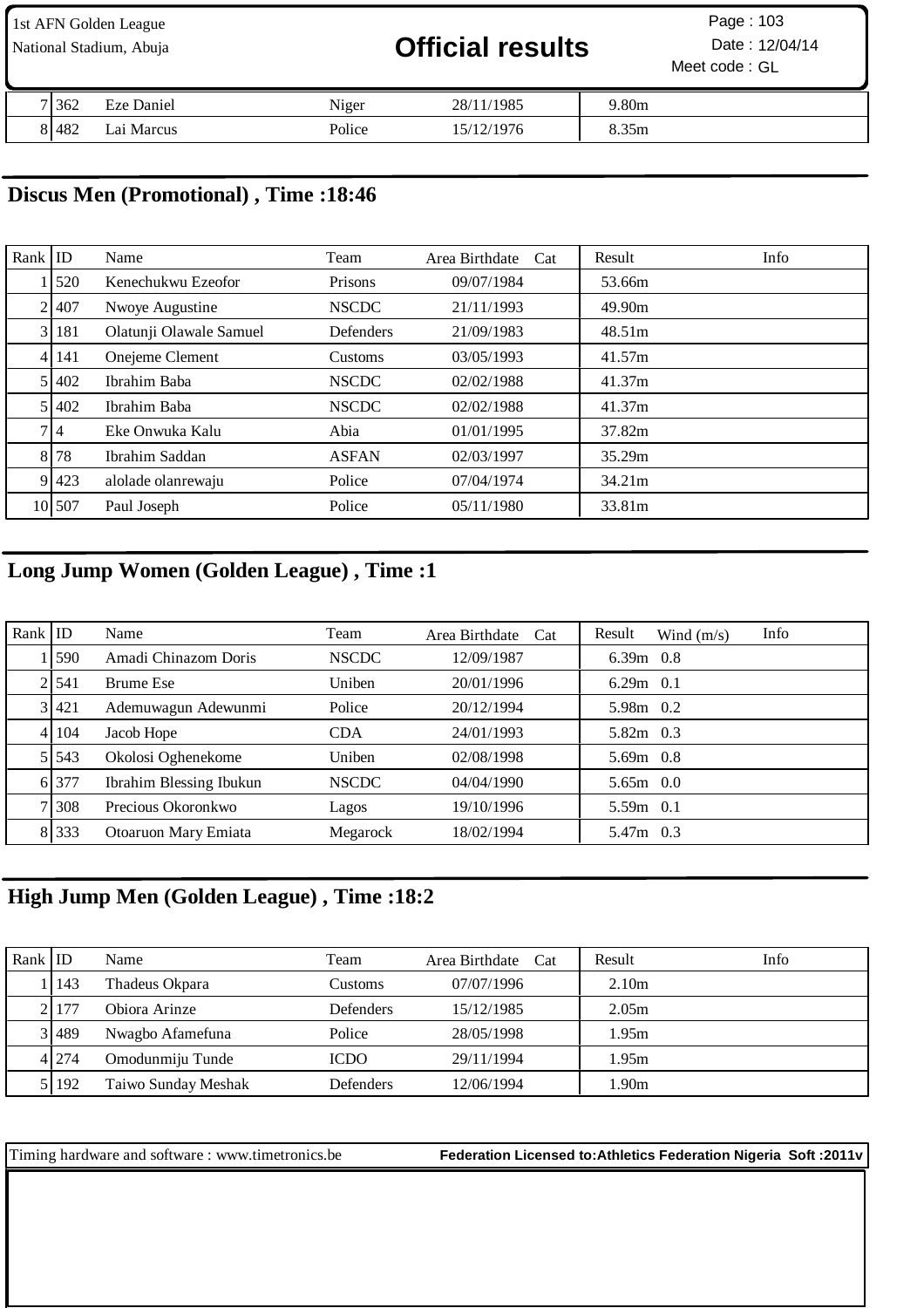# National Stadium, Abuja **12/04/14 Official results** Date : 12/04/14

Meet code : GL Page :

# **100m Women (Golden League) , Time :17:35**

#### **Wind = 0.8**

| Rank $ $ ID |           | Name                | Team         | Area Birthdate Cat | Result    | Info |
|-------------|-----------|---------------------|--------------|--------------------|-----------|------|
|             | 387       | Uko Alphonsus Peace | <b>NSCDC</b> | 26/12/1995         | 11.45     |      |
|             | 21430     | Goodness Thomas     | Police       | 08/12/1993         | 11.59     |      |
|             | 3 304     | Ezealah Nkem        | Lagos        | 25/11/1994         | 11.61     |      |
|             | 4 163     | Sule Justina        | Defenders    | 30/07/1989         | 11.63     |      |
|             | 5 3 3 7 8 | Igbinosun Isoken W. | <b>NSCDC</b> | 23/07/1993         | 11.64     |      |
|             | 6 107     | Omeh Oluchi         | <b>CDA</b>   | 19/09/1988         | 11.67     |      |
|             | 7 132     | Deborah Odeyemi     | Customs      | 21/02/1995         | 11.70     |      |
|             | 222       | Amaka Ogoegbunam    | <b>MCK</b>   | 03/03/1990         | <b>NR</b> |      |

### **100m Men (Golden League) , Time :17:17**

#### **Wind = 0.9**

| Rank $ $ ID |           | Name               | Team    | Area Birthdate<br>Cat | Result | Info |
|-------------|-----------|--------------------|---------|-----------------------|--------|------|
|             | 1522      | Obinna Metu        | Prisons | 12/07/1988            | 10.36  |      |
|             | 2 207     | Egwero Ogho-Oghene | Delta   | 10/03/1988            | 10.40  |      |
|             | 3 553     | Onyeaku Chukwuma   | Uniben  | 10/03/1991            | 10.45  |      |
|             | 4 457     | Akomolafe Ademola  | Police  | 01/12/1994            | 10.47  |      |
|             | 5 2 1 1   | Oduduru Divine     | Delta   | 07/10/1996            | 10.48  |      |
|             | 6.550     | Odele Tega         | Uniben  | 06/12/1995            | 10.63  |      |
|             | 7 206     | Egode Anthony      | Delta   | 20/12/1994            | 10.65  |      |
|             | 8 4 4 6 3 | Briggs Tamunotonye | Police  | 23/12/1994            | 10.69  |      |

### **400m Hurdles Women (Golden League) , Time**

| Rank ID |           | Name                   | Team         | Area Birthdate Cat | Result     | Info |
|---------|-----------|------------------------|--------------|--------------------|------------|------|
|         | 1 376     | Francis Ruth Oluwakemi | <b>NSCDC</b> | 07/03/1993         | 61.53      |      |
|         | 2.330     | Nwachukwu Bosede       | Mausi        | 13/08/1993         | 64.74      |      |
|         | 31349     | Balogun Folake         | Navy         | 05/12/1992         | 66.09      |      |
|         | 4 1 1 0 8 | Quadri Sarah A.        | CDA          | 06/12/1995         | 68.05      |      |
|         | 5 298     | Adeyemi Aderemi        | Kwara        | 17/07/1997         | 68.93      |      |
|         | 222       | Amaka Ogoegbunam       | <b>MCK</b>   | 03/03/1990         | <b>DNS</b> |      |

### **400m Hurdles Men (Promotional) , Time :18:0**

| $\vert$ Rank $\vert$ ID                           | Name | Team | Area Birthdate Cat | Result | Info                                                             |
|---------------------------------------------------|------|------|--------------------|--------|------------------------------------------------------------------|
|                                                   |      |      |                    |        | Federation Licensed to: Athletics Federation Nigeria Soft: 2011v |
| Timing hardware and software : www.timetronics.be |      |      |                    |        |                                                                  |
|                                                   |      |      |                    |        |                                                                  |
|                                                   |      |      |                    |        |                                                                  |
|                                                   |      |      |                    |        |                                                                  |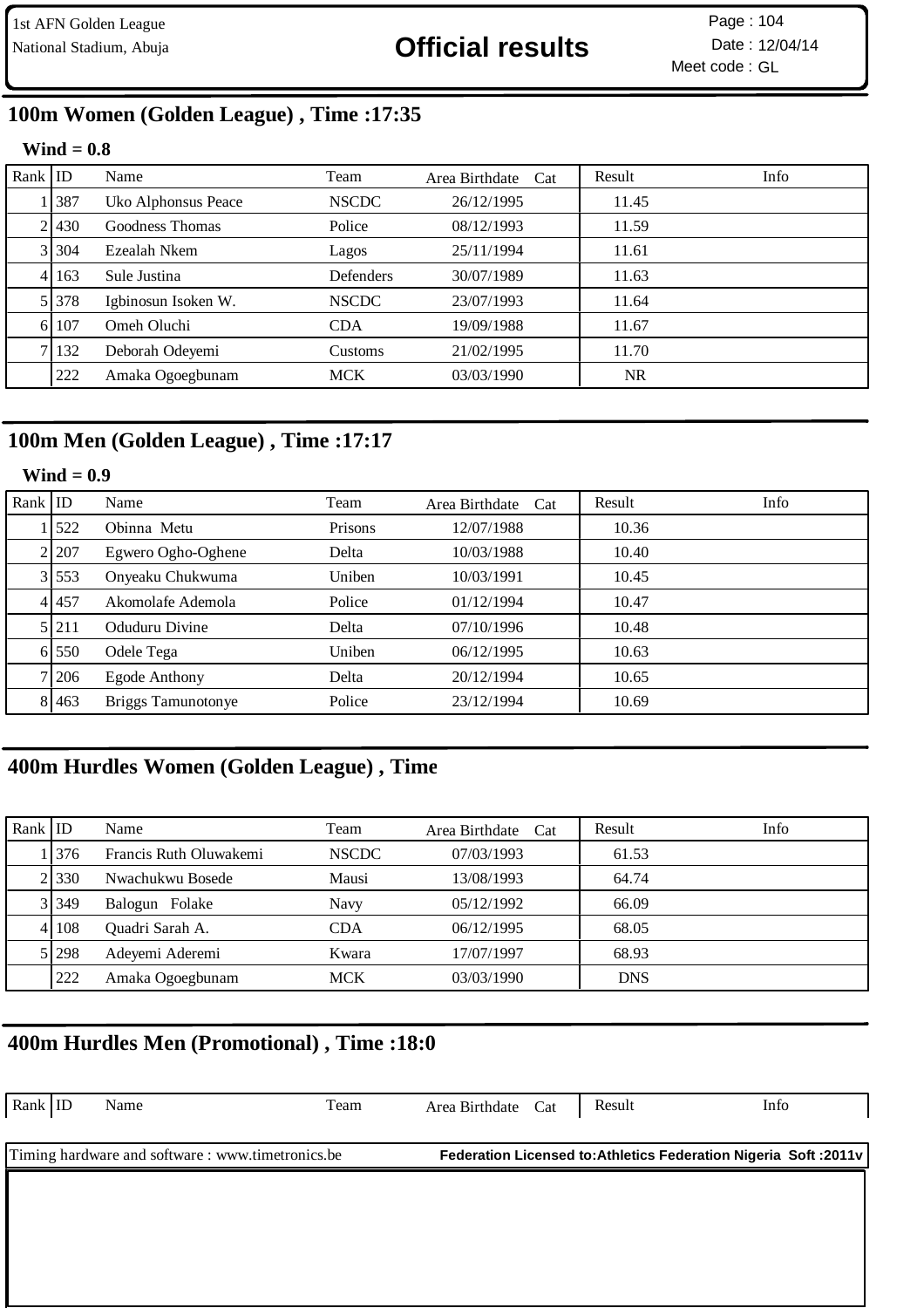| 1st AFN Golden League<br>National Stadium, Abuja |             |                    | <b>Official results</b> |            | Page: 105<br>Date: 12/04/14<br>Meet code: GL |  |
|--------------------------------------------------|-------------|--------------------|-------------------------|------------|----------------------------------------------|--|
|                                                  | <b>1398</b> | Fika Steven Manson | NSCDC                   | 11/10/1988 | 54.49                                        |  |
|                                                  | 21209       | Maduadi Chidike F  | Delta                   | 31/07/1992 | 54.74                                        |  |

 235 Mba Chiebonam Enugu 05/01/1994 56.23 496 Okekexman Fidelis Police 23/06/1988 61.42

| Rank $ $ ID |         | Name               | Team       | Area Birthdate Cat | Result | Info |
|-------------|---------|--------------------|------------|--------------------|--------|------|
|             | 138     | Henry Okorie       | Customs    | 04/11/1987         | 51.96  |      |
|             | 21497   | Okoro Chukwuegozie | Police     | 26/10/1991         | 53.90  |      |
|             | 3 100   | Gbenga Bakare      | Buka T     | 21/04/1996         | 54.05  |      |
|             | 4 2 4 5 | Thomas Bello       | <b>FCT</b> | 13/01/1993         | 54.13  |      |
|             | 5 5 4 7 | Izevbizua Owen     | Uniben     | 18/09/1996         | 57.83  |      |

## **1500m Women (Golden League) , Time :15:29**

| Rank ID |        | Name               | Team             | Area Birthdate Cat | Result  | Info |
|---------|--------|--------------------|------------------|--------------------|---------|------|
|         | 368    | Agber Shimenenge   | <b>NSCDC</b>     | 22/12/1993         | 4:44.01 |      |
|         | 2 152  | David Joy Abiye    | <b>Defenders</b> | 20/04/1992         | 4:44.82 |      |
|         | 3 303  | Abike Egbeniyi     | Lagos            | 23/10/1994         | 4:46.37 |      |
|         | 4 48   | Comfort .A. James  | Akwa Ibom        | 13/03/1998         | 5:08.13 |      |
|         | 5 93   | Ayalokunrin Stella | <b>Bintas</b>    | 04/12/1997         | 5:09.99 |      |
|         | 6 30 6 | Olamide Oluwaseun  | Lagos            | 19/08/1997         | 5:21.84 |      |

## **1500m Men (Golden League) , Time :18:40**

| Rank $ $ ID |        | Name                 | Team         | Area Birthdate<br>Cat | Result<br>Info |
|-------------|--------|----------------------|--------------|-----------------------|----------------|
|             | 11481  | kefas williams       | Police       | 12/11/1992            | 3:56.71        |
|             | 2 280  | John Bulus Jah       | <b>ICDO</b>  | 28/04/1980            | 3:57.54        |
|             | 3 346  | Shehu A. Muazu       | Mountaineer  | 11/05/1988            | 3:59.85        |
|             | 4 174  | Musa Godfrey Charles | Defenders    | 10/09/1993            | 4:00.02        |
|             | 5 393  | Barnabas David       | <b>NSCDC</b> | 14/02/1994            | 4:05.64        |
|             | 6 140  | Joshua D. Hassan     | Customs      | 02/04/1994            | 4:07.09        |
|             | 7 580  | Shaba Dare           |              | 01/12/1995            | 4:13.44        |
|             | 8 216  | Prince Obus          | Delta        | 01/02/1985            | 4:19.28        |
|             | 9 148  | Eden Patrick         | Defenders    | 28/01/1985            | 4:19.51        |
|             | 10 587 | Okunowo Samuel       | Police       | 22/10/1993            | 4:19.97        |
|             | 11 576 | Simon Kuku           | Benue        | 01/01/1989            | 4:20.82        |
|             | 121341 | Friday Yohanna       | Mountaineer  | 17/12/1995            | 4:22.39        |
|             | 13 585 | Shuaibu Isah         |              | 13/07/1998            | 4:22.84        |
|             |        |                      |              |                       |                |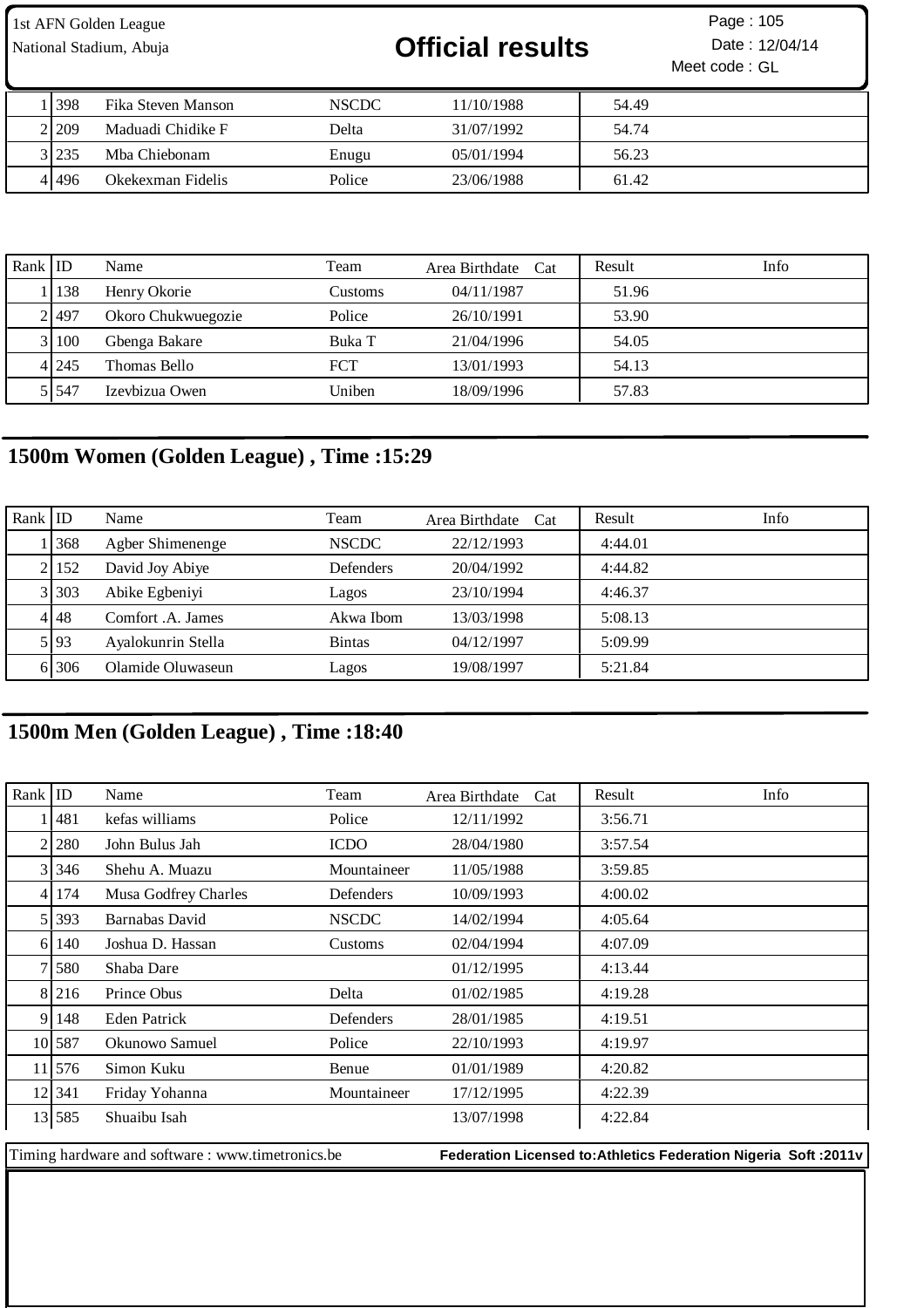| 1st AFN Golden League<br>National Stadium, Abuja |        |                      |       | <b>Official results</b> | Page: 106<br>Date: 12/04/14<br>Meet code: GL |  |
|--------------------------------------------------|--------|----------------------|-------|-------------------------|----------------------------------------------|--|
|                                                  | 14190  | Nomyange Kwaghsaanga | Benue | 23/03/1994              | 4:26.90                                      |  |
|                                                  | 151358 | Babanna H Yusuf      | Niger | 12/12/1994              | 4:28.27                                      |  |
|                                                  | 16 586 | Musstapha Idris      |       | 10/10/1989              | 4:30.20                                      |  |

# **400m Women (Golden League) , Time :16:56**

| Rank $ $ ID |         | Name                          | Team           | Area Birthdate Cat | Result | Info |
|-------------|---------|-------------------------------|----------------|--------------------|--------|------|
|             | 554     | George Patience Okon          | Cross River    | 25/11/1991         | 53.07  |      |
|             | 2106    | Oladoye Funke O.              | <b>CDA</b>     | 05/12/1995         | 53.60  |      |
|             | 3 34    | Junaid Abimbola Afolake       | Africa Youth C | 08/12/1997         | 54.69  |      |
|             | 4 109   | Ali Eleojo                    | <b>CDA</b>     | 16/06/1998         | 55.10  |      |
|             | 5 246   | Idamadudu Praise Oghenefejiro | Delta          | 18/12/1998         | 55.69  |      |
|             | 6 577   | Linda Friday                  | Police         | 13/05/1996         | 55.92  |      |
|             | 7 257   | Ekeyhie Loveth                | <b>ICDO</b>    | 13/03/1993         | 58.02  |      |
|             | 8 5 4 2 | Nwokike Adaeze                | Uniben         | 29/08/1999         | 58.09  |      |

# **Triple Jump Men (Golden League) , Time :18:**

| Rank $ $ ID |         | Name                   | Team             | Area Birthdate Cat | Result<br>Info<br>Wind $(m/s)$ |
|-------------|---------|------------------------|------------------|--------------------|--------------------------------|
|             | 1   285 | Ozor Valentine J.      | <b>ICDO</b>      | 14/05/1993         | $15.01m$ 0.0                   |
|             | 2.183   | Omofezi Ogheneovo Pius | <b>Defenders</b> | 10/06/1994         | 14.48m 0.0                     |
|             | 3 519   | George Jones           | Prisons          | 24/06/1983         | 14.18m 0.0                     |
|             | 4 205   | College Emmanuel       | Delta            | 15/11/1985         | $13.99m$ 0.0                   |
|             | 51500   | Olatunbosun Olorunmeba | Police           | 25/09/1996         | 13.19m 0.0                     |

## **400m Men (Golden League) , Time :18:44**

| Rank $ $ ID |           | Name                   | Team             | Area Birthdate Cat | Result | Info |
|-------------|-----------|------------------------|------------------|--------------------|--------|------|
|             | 1410      | Ogunmola Tobi          | <b>NSCDC</b>     | 20/06/1992         | 46.66  |      |
|             | 21546     | Akerele Omeza          | Uniben           | 12/02/1996         | 46.92  |      |
|             | 3 95      | Fasasi Adekunle Rilwan | <b>Bintas</b>    | 23/06/1996         | 47.25  |      |
|             | 4 4 4 4 3 | Ifiok Andrew Umoh      | <b>NSCDC</b>     | 22/11/1992         | 47.75  |      |
|             | 5 5 5 2   | Oshasha Simon          | Uniben           | 29/08/1995         | 48.12  |      |
|             | 6 165     | Adeosun Adefemi        | <b>Defenders</b> | 04/05/1993         | 48.69  |      |
|             | 7 399     | Godday James           | <b>NSCDC</b>     | 09/01/1984         | 49.21  |      |
|             | 8 116     | Fatoyinbo Ojo Sunday   | <b>CDA</b>       | 28/07/1997         | 50.12  |      |